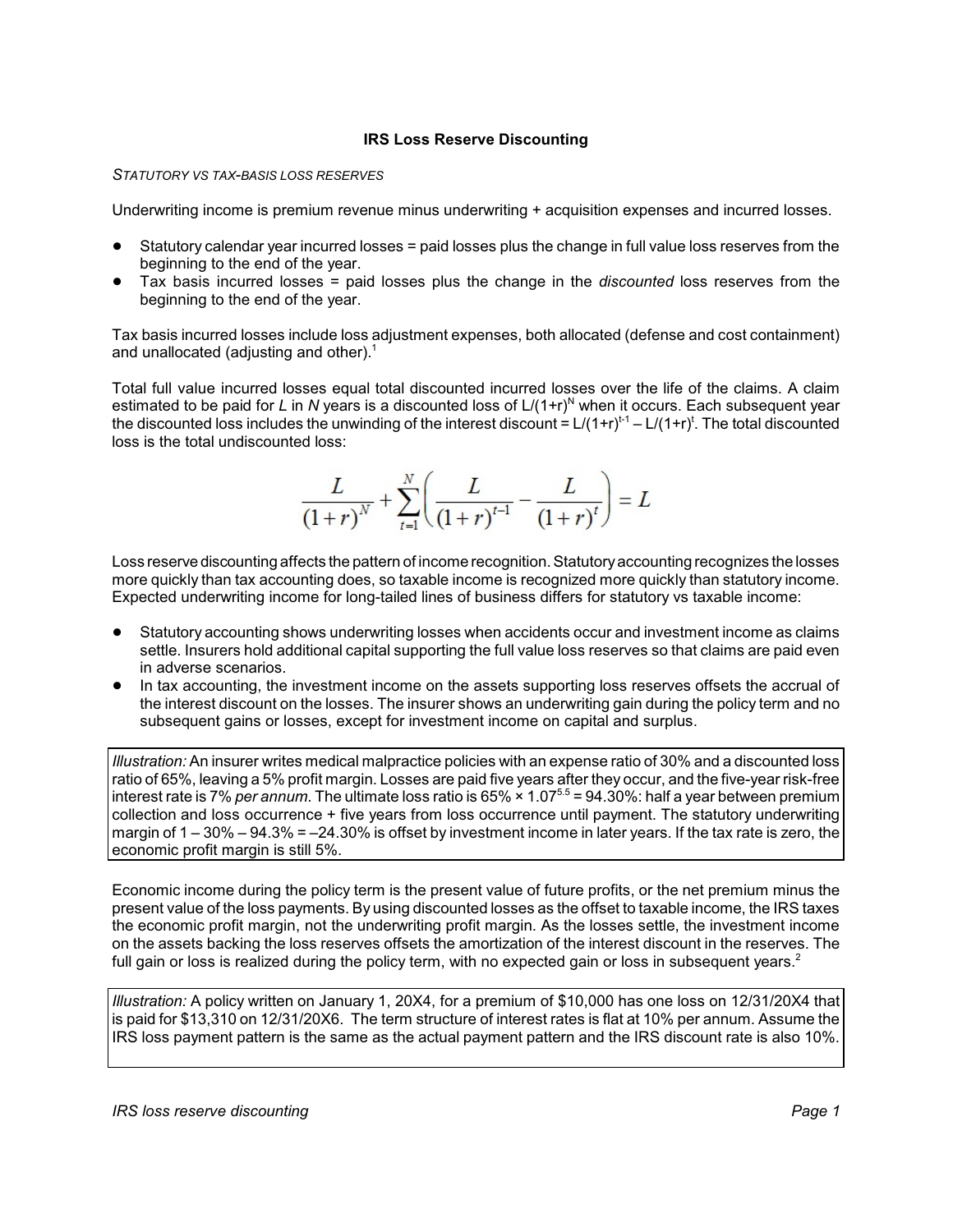Statutory accounting shows an underwriting loss of \$10,000 – \$13,310 = \$3,310 in 20X4 and zero in 20X5 and 20X6. The investment income is \$10,000  $\times$  10% = \$1,000 in 20X4, \$11,000  $\times$  10% = \$1,100 in 20X5, and  $$12,100 \times 10\% = $1,210$  in 20X6; the total investment income is \$3,310.

If we assume a two year IRS loss payment pattern and a discount rate of 10% per annum, the discounted reserves are  $$13,310/1.100^2 = $11,000$  at  $12/31/20X4$ . The tax basis underwriting income of -\$1,000 offsets the \$1,000 of investment income, and the tax liability is zero.

In 20X5, investment income is  $$11,000 \times 10\% = $1,100$ . The discounted loss reserve on 12/31/20X5, is \$13,310 / 1.100 = \$12,100. The underwriting loss (or the offset to underwriting income) for tax year 20X5 is the amortization of the interest discount on the reserves, or \$12,100 – \$11,000 = \$1,100. The underwriting loss offsets the investment income, and the tax liability is zero.

In 20X6, investment income is \$12,100  $\times$  10% = \$1,210. The incurred loss offset to taxable underwriting income in 20X6 is the paid loss plus the change in the discounted loss reserve, or \$13,310 (paid on 12/31/20X6) + \$0 – \$12,100 = –\$1,210. This is the amortization of the interest discount on the 12/31/20X5 reserve of \$11,000. It offsets the investment income in 20X6, and the tax liability is zero.

If incurred losses by calendar year are not increasing or decreasing, expected statutory incurred losses equal expected tax basis incurred losses, since the higher statutory incurred loss at the accident date equals the accrual of interest for losses from previous accident years.

General accounting rules do not affect present values, which depend on cash flows, not financial statements. But tax accounting rules affect the tax cash flows and the after-tax present value of underwriting operations.

Before the Tax Reform Act of 1986, the tax basis underwriting income equaled statutory underwriting income, reducing tax basis underwriting income and the associated tax liability during the policy year and increasing tax basis underwriting income in subsequent years. In effect, the IRS gave insurers interest free loans equal to the tax rate times the present value of the interest discount in the full value loss reserves. The loans were amortized over the life of the claims, and insurers earned the after-tax investment income on these loans. $^3$ After 1986, the slower recognition of incurred losses in tax accounting raises underwriting income and the associated tax liability when losses occur and lowers underwriting income and the associated tax liability as loss reserves run off. Insurers pay tax on economic underwriting income, not statutory underwriting income.

*Illustration (continued from above):* The interest discount in the reserves is \$13,310  $\times$  (1 – 1/1.10<sup>3</sup>) = \$3,310, with a present value of \$3,000. With a tax rate of  $\tau$ , before 1986 the IRS gave insurers an interest-free loan of \$3,000 when the policy was written, to be amortized as the claims settle. Insurers received the investment income on this loan.4

*Tax accounting for insurers: U.S. vs other countries*

In the United States, taxation of insurers depends on the NAIC Annual Statement. In 1986, neither GAAP nor statutory accounting showed discounted reserves, so the IRS developed its own computation method.

In most other countries, taxation of insurers uses general accounting statements (GAAP or IFRS). Accounting for insurers now uses fair value loss reserves as defined in IFRS 4, "Insurance contracts," with a revised draft to be issued in 2018 (and re-named IFRS 17). $5$ 

*Illustration:* Before IFRS 4, general accounting systems in most countries used full value (undiscounted) loss reserves as the offset to underwriting income, and tax accounting deducted the full value loss reserves from premium revenue to derive taxable income. A few countries had tax basis loss reserve discounting: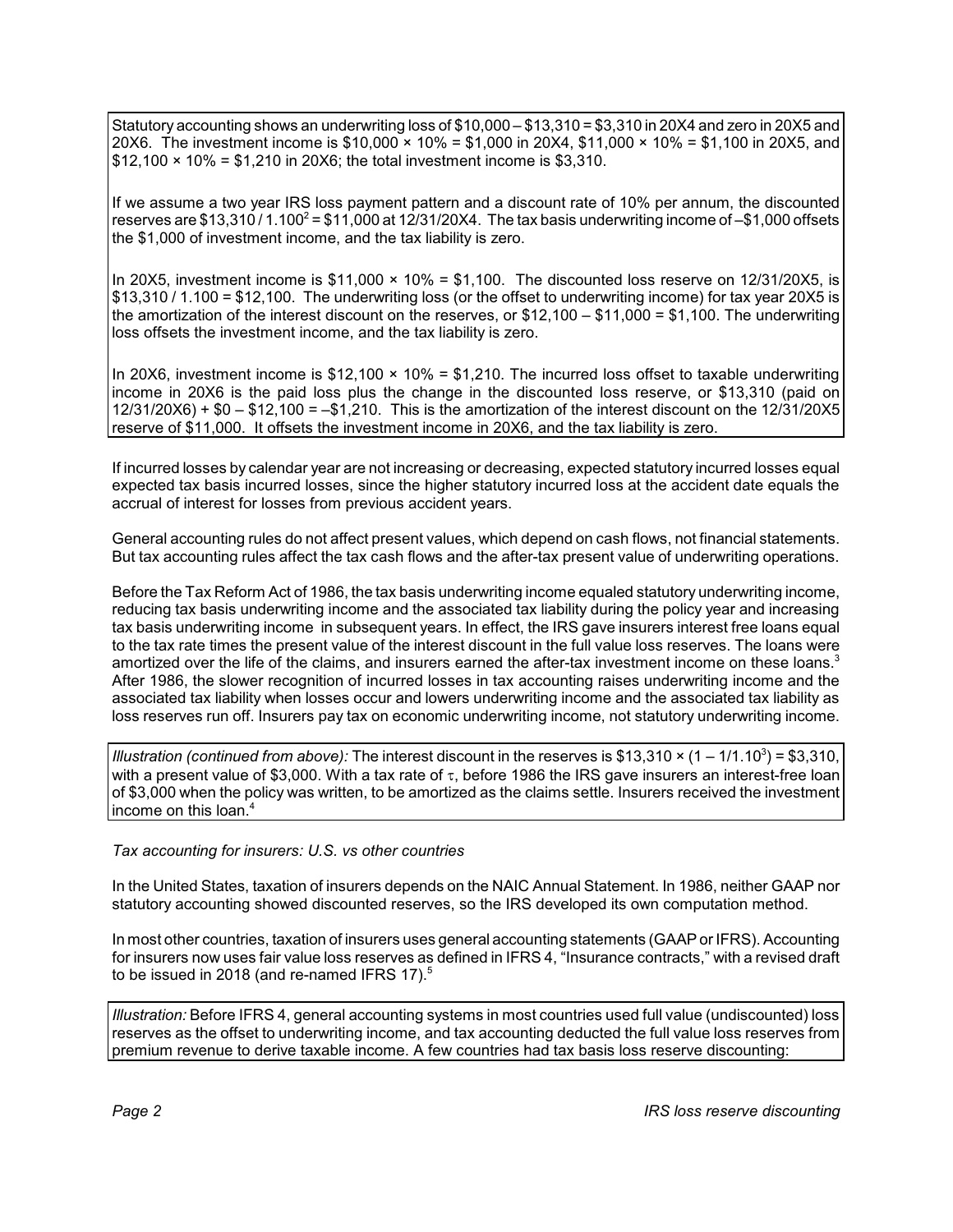- Germany used a 5.5% discount rate for reserves with remaining lifetimes of one year or more.
- ! Austria considered 70% of loss reserves as short-term and fully tax deductible and 30% of reserves as long-term and 80% tax deductible:  $70\% + 30\% \times 80\% = 94\%$ , so 6% of reserves are not tax deductible

IFRS 4 reserve values are intended to reflect market values.<sup>6</sup> Tax systems in other countries will presumably use IFRS 17 fair value (discounted) loss reserves once it is implemented.<sup>7</sup>

*Tax basis reserves use undiscounted reserves, discount rates, and payment patterns.*

The tax basis discounted loss reserves are determined from (i) undiscounted loss reserves, (ii) discount rates promulgated each year by the Treasury, and (iii) loss payment patterns by line of business. The illustration shows the concepts, though the details differ from the IRS computation; the IRS procedure is further below.

*Illustration:* The 12/31/20X4 undiscounted loss reserves are \$100 million. The loss reserve discount rate is 8% per annum. The \$100 million of reserves will be paid 50% on 12/31/20X5, 30% on 12/31/20X6, and 20% on 12/31/20X7.<sup>8</sup> The discounted loss reserves are

 $$100$  million × (50%/1.08 + 30%/1.08<sup>2</sup> + 20%/1.08<sup>3</sup>) = \$100 million × 0.879 = \$87.9 million.

.....*Undiscounted loss reserves are from Schedule P.* 

The loss reserves on the statutory balance sheet (Underwriting and Investment Exhibit) might be discounted; the loss reserves in Schedule P, Part 1, are undiscounted values. If the loss reserves on the balance sheet or in Schedule P are discounted and the discount is disclosed on (or with) the *Annual Statement*, the losses may be grossed up before the IRS loss reserve discounts are applied.<sup>9</sup>

Schedule P, Part 1, reserves are gross of non-tabular discount and net of tabular discount, so the grossing-up is normally for tabular discounts. If the Schedule P workers' compensation reserves for a given accident year are \$10 million, including \$1 million of tabular discount, and the applicable IRS discount factor is 85%, the discounted reserves are (\$10 million + \$1 million)  $\times$  85% = \$9.35 million.

An insurer might inflate its nominal reserves and claim an excessive loss reserve discount, leaving its statutory reserves the same but reducing the tax liability. To prevent this, the discounted IRS loss reserves by line of business and accident year may not be greater than the loss reserves in the Annual Statement.<sup>10</sup>

The statutory loss reserves are generally greater than the IRS loss reserves.<sup>11</sup> The workers' compensation prior years row (Part 1D) is an exception. These reserves are primarily indemnity reserves for lifetime pension cases, and many companies use tabular discounts. For this row, the composite discount factor in the IRS discounting calculations assumes (on average) three more years of payment, whereas the pension cases in these reserves may have future expected lifetimes of 10 to 20 years.<sup>12</sup>

*Illustration:* Suppose the workers' compensation prior years row shows unpaid losses and LAE of \$30 million. In the *Notes to the Financial Statements*, the company reports a \$10 million tabular discount for these claims. The IRS composite discount factor for these reserves is 90%. Without the limit, the gross loss reserves are \$30 million + \$10 million = \$40 million. The IRS discounted loss reserves are 90% ◊ \$40 million = \$36 million. This exceeds the \$30 million statutory loss reserves, so the tax basis reserves are capped at \$30 million.

*Market consistent discount rates vary by calendar year.*

The IASB and the FASB now show most assets and liabilities at fair value, or the "price that would be received to sell an asset or paid to transfer a liability in an orderly transaction between market participants at the measurement date" (IFRS 13 for IASB; ASC 820 for FASB). If a market for an asset or liability does not exist,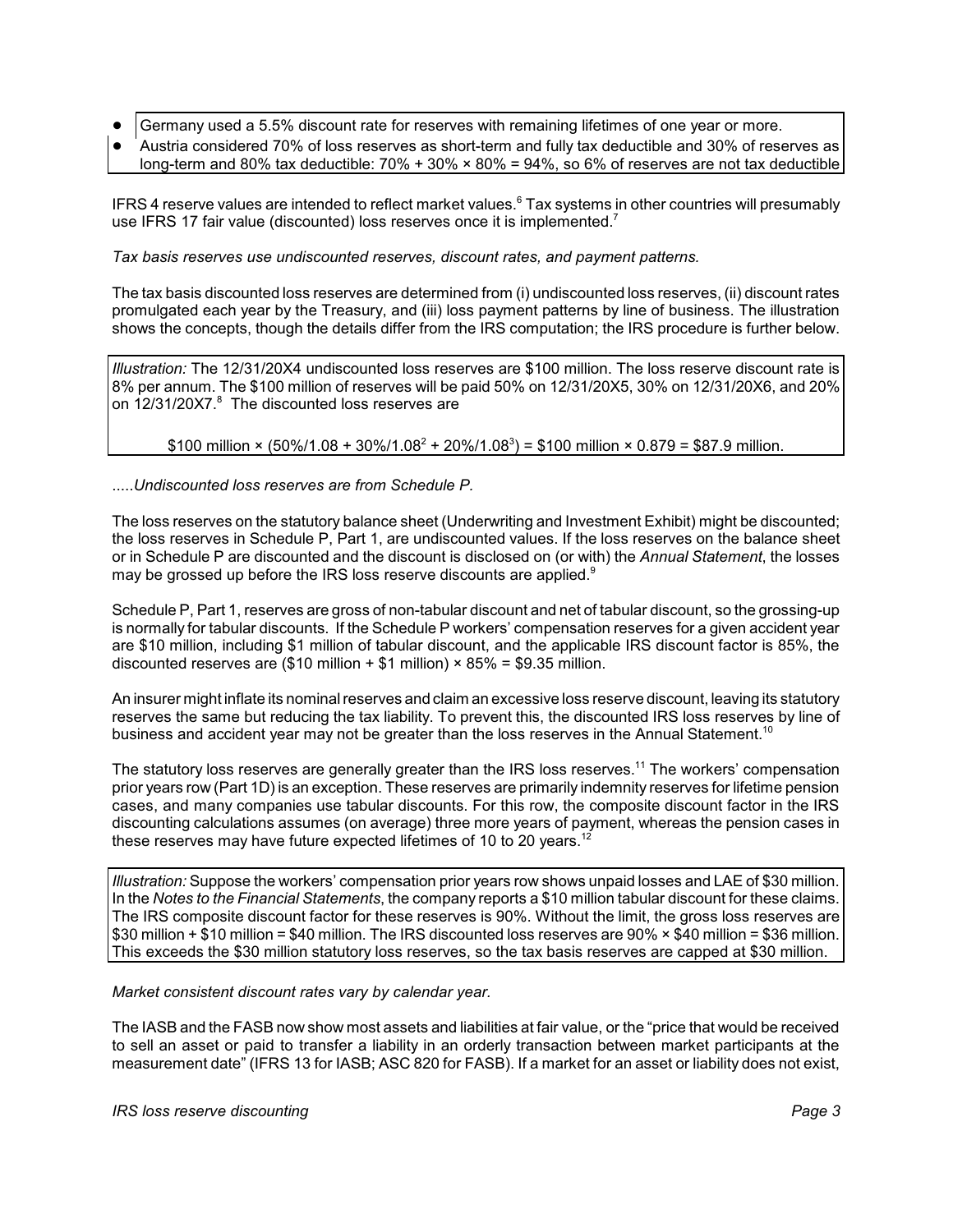a valuation method, such as the present value of future cash flows, may be used instead. A market consistent value is one that equals the market value.

*Illustration:* The present value of future cash flows, using a discount rate based on the financial strength rating of the issuer, is often used to value non-traded bonds, since this valuation method gives market consistent values for publicly traded bonds. $^{13}$ 

Comparison of market values and cash flows for traded bonds indicates that market consistent discount rates vary by currency and duration, and that market values include an offset for expected default losses. Some economists presume that discount rates also reflect liquidity of the cash flows or volatility of the cash flows, though empirical evidence of the relation is hard to establish.<sup>14</sup>

Discount rates are inferred from current market values, so market values vary with current discount rates, not the discount rates when the asset was acquired or the liability was incurred.<sup>15</sup> If interest rates rise one percentage point, the market value of a bond with an effective duration of *N* years declines about *N*%.<sup>16</sup>

IFRS 4 values loss reserves at the current fair value, so it uses current interest rates, not averages of past interest rates. Market values for traded assets use current rates, so market consistent valuation of assets and liabilities uses current discount rates for non-traded assets as well, such as loss reserves.

For most assets, IFRS 9 (investment accounting) requires that the market value effect of a change in interest rates be included in current financial statements (either profit& loss accounts or other comprehensive income, depending on the type of asset).<sup>17</sup> Similarly, IFRS 4 requires that the fair value effect on loss reserves of a change in interest rates be included in other comprehensive income.<sup>18</sup>

# *IRS discount rates vary by accident year, not calendar year.*

The IRS loss reserve discounting assumes that insurers buy investment grade Treasury securities when they collect the policy premium. NAIC statutory accounting shows investment grade bonds at amortized value: the implicit discount rate for the bond cash flows is the rate when the bond is purchased, not the current rate.

Tax basis values of insurers' bonds are the statutory values, so changes in market rates do not change the bond's book value. To match the unwinding of the interest discount on the loss reserves with the associated investment income on the supporting assets, the loss reserve discount rate is fixed during the policy year and applies to losses in the accident year until they settle. The loss reserve discount rate should use the best estimate of interest rates over the life of the claims.

Most financial economists presume that interest rate paths have little autocorrelation: the change from today's rate to tomorrow's rate is not materially correlated with the change from yesterday's rate to today's rate. The discount rate for fair values should use the best estimate of future rates. If the autocorrelation is zero and the interest rate process is a random walk, the current rate is the best predictor of future rates. If interest rates vary stochasticity (random deviations) with reversion to the mean, an average rate may be a better predictor of future rates than the current rate is. Most interest rate models assume weak (if any) mean reversion (such as 4% or 5% *per annum*) but significant stochasticity, so the average should be heavily weighted toward the most recent periods. 19

For each accident year, the discount rate is the 60 month moving average of the federal mid-term rates ending on the December 1 preceding the accident year. This rate is *vintaged* (frozen) and applies to that accident year's losses in all future calendar years. 20

The federal mid-term rate is the average rate on Treasury securities with 3 to 9 years remaining maturity,<sup>21</sup> and is promulgated by the Treasury each month.<sup>22</sup> The 60 month moving average for an accident year can be determined once the last federal mid-term rate has been announced.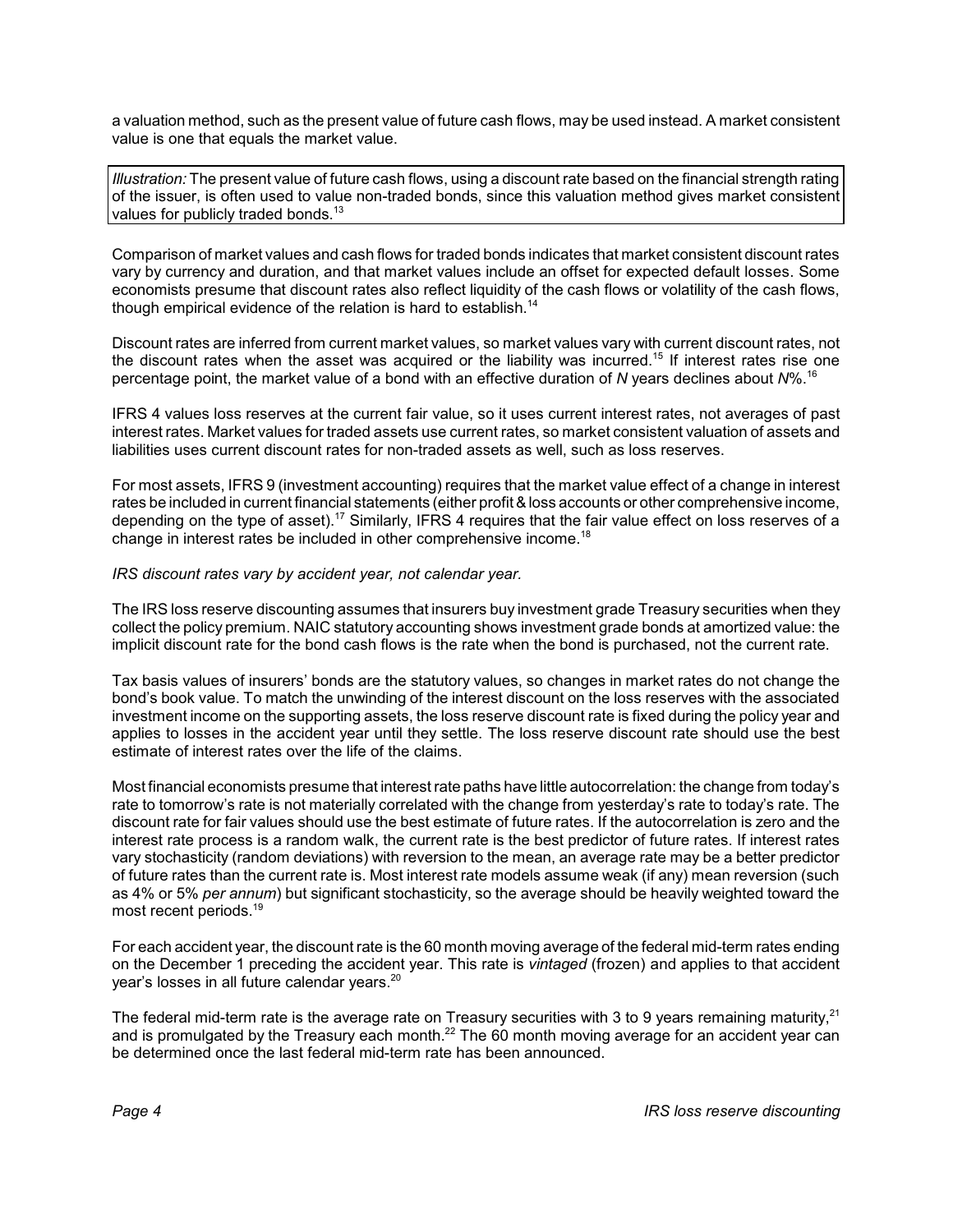*Illustration:* The loss reserve discounting rate for accident year 20X9 is the 60 month average of the federal mid-term rates from January 1, 20X4, through December 1, 20X8. It can be computed in mid-December 20X8, before the inception of accident year 20X9.

The average loss date for accident year 20X9 is July 1, 20X9. The average mid-term rate of the 60 month moving average is June 15, 20X6. The average tax basis interest rate is three years earlier than the average loss date. If interest rates have been declining (increasing), tax basis discounted reserves are less (more) than market consistent discounted reserves.<sup>23</sup>

*Summary:* The IASB approach assumes interest rates follow random walks. The market values of future cash flows are based on the current term structure of interest rates; the date the accident occurs is not relevant.

The IRS rationale is that the insurer uses the premium cash flows to purchase fixed-income securities during the policy year to fund future loss payments. The yield on the fixed-income securities is fixed at the date of purchase. If the duration of the assets backing the reserves matches the duration of the loss liabilities, the losses will be paid from the coupon income and the principal repayment from these securities. The yield during the accident year is the relevant investment yield throughout the life of the policies.

The IRS loss reserve discount factors are by Schedule P line of business, either for the industry or for the insurer.<sup>24</sup> In contrast, the loss reserve discount factors in IFRS 4 are for the block of business being valued.

*Illustration:*The average lagbetween premium collection and loss payment for large dollar deductible business may be many years, and the average lag for first dollar business is only a few years. The IRS loss reserve discount factors are the same for the two sets of business; both use the same Schedule P data.

*Loss payment patterns are ratios of paid losses to ultimate losses.*

Loss reserve *discount factors* are ratios of discounted reserves to undiscounted reserves. Actuarial loss *payment patterns* are often derived from ratios of paid losses to the preceding reserve. Exponential decay, a common payment pattern, assumes paid losses are a fixed percentage of the preceding reserve.

The IRS derives the loss payment pattern from ratios of paid losses in past accident years to ultimate losses for those years. The loss payment pattern and the 60-month moving average discount rate give the discounted losses for these past accident years. The discount factors for future accident years are derived as ratios of these discounted losses to undiscounted losses.

Reserve discounting uses calendar year payment patterns for accident years of reserves. Pricing actuaries often use quarterly patterns; the IRS uses annual periods, since only annual data are in Schedule P, and it assumes payments on July 1 each year, as a proxy for an even distribution of payments during the year.<sup>25</sup> Schedule P has 10 year loss triangles, so the IRS uses a ten year loss payment pattern plus a five year extension for long-tailed lines of business.

Suppose we derive a loss payment pattern for the accident year 2011 reserves to compute discounted losses. Let  $p_i$  be the percentage of ultimate losses paid in each future calendar year *i*:  $p_i$  is the percentage paid in 2012, *p2* is the percentage paid in 2013, and so forth. [These percentages differ by line of business and by accident year.] Assuming payments in the middle of each year and a risk-free interest rate r<sub>f</sub>, the discounted loss reserves are the full value losses times  $\{(p_1/(1+r_r)^{0.5}+p_2/(1+r_r)^{1.5}+p_3/(1+r_r)^{2.5}+...)$ . The discount factor is the discounted losses divided by the undiscounted losses. (This description is heuristic; the computations are explained more fully below.)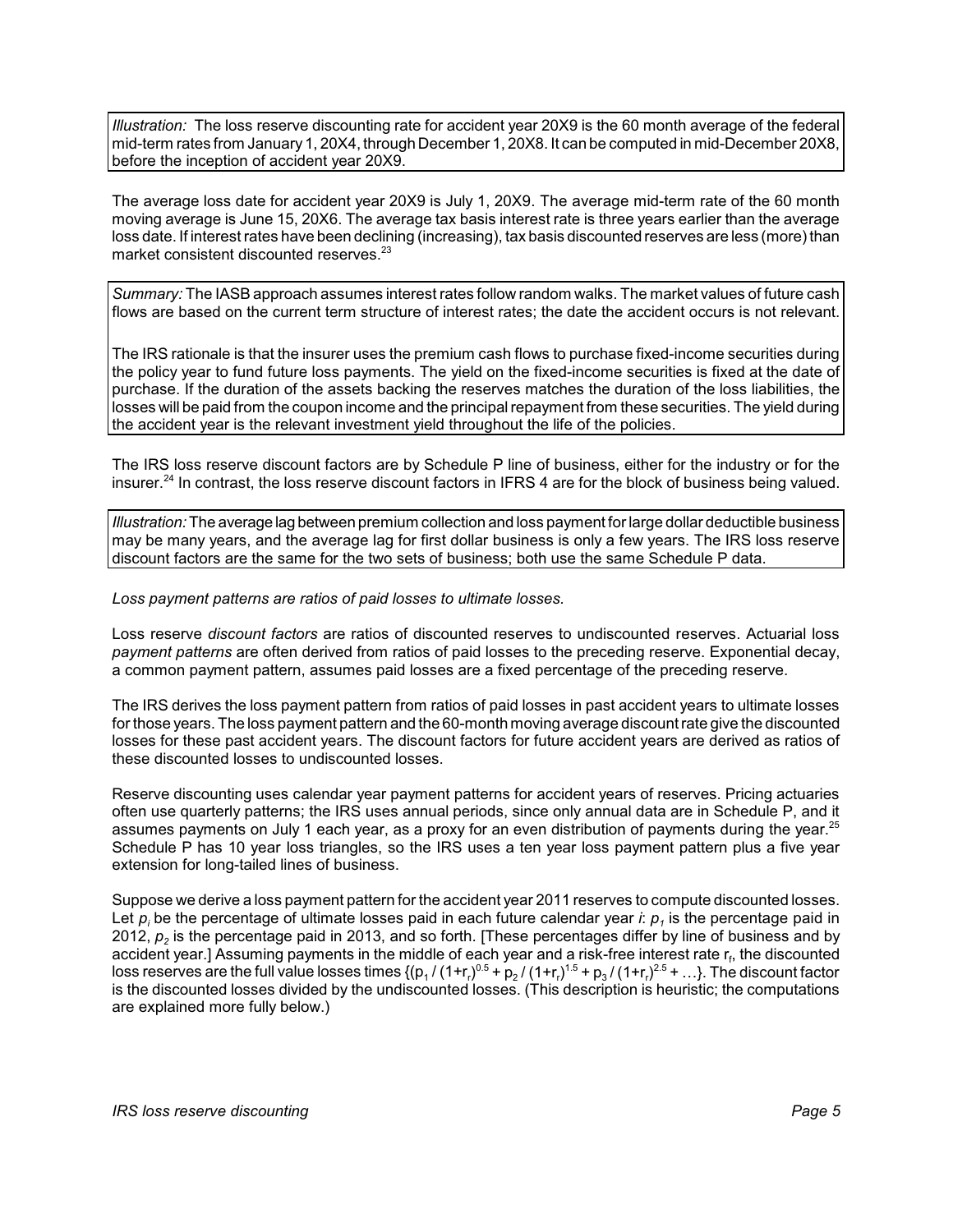We estimate the percentages  $p_i$  from past data.<sup>26</sup> If the payment pattern is stable, the percentage of accident year *X* losses paid in calendar year *X+k* is the same as the percentage of accident year *X-j* losses paid in calendar year *X-j+k*.

*Illustration:* The percentage of accident year 2011 losses paid in 2012 is the same as the percentage of accident year 2008 losses paid in 2009, as derived from the 2009 Schedule P (available by year end 2010).<sup>27</sup> Similarly, the percentage of accident year 2011 losses paid in 2013 is the same as the percentage of accident year 2007 losses paid in 2009. The 2009 Schedule P provides nine percentages.

- ! percentage of 2000 losses paid in 2009 = percentage of 2011 losses paid in 2020.
- ! percentage of 2001 losses paid in 2009 = percentage of 2011 losses paid in 2019.
- . . . . .
- ! percentage of 2008 losses paid in 2009 = percentage of 2011 losses paid in 2012.

The IRS derivation of the loss payment pattern is confusing at first. To clarify the procedure, we explain first the standard actuarial derivation of loss payment patterns and then the changes for the IRS procedure.

# *Actuarial loss payment patterns*

Actuaries derive loss payment patterns from incremental losses paid in each development period divided by either ultimate losses or unpaid losses at the beginning of the period. The Annual Statement does not show triangles of incremental losses, but theymaybe derived from cumulative paid loss triangles, such as Schedule P, Part 3. The right most column in the 2009 Schedule P, Part 3, triangle shows cumulative losses and defense and cost containment expenses paid by 12/31/2009; the penultimate column shows the corresponding amount paid by 12/31/2008. The differences between the two column is the amount paid in 2009. This amount divided by the ultimate losses and defense and cost containment expenses for each accident year is the percentage paid in 2009. Similar computations for other pairs of adjacent columns yield the incremental paid losses in each development period.

Ultimate losses are not known until all claims settle, so they are derived by fitting paid loss percentages to a mathematical distribution. Alternatively, ultimate losses plus defense and cost containment expenses are in the right-most column of Schedule P, Part 2 (and are also shown in Part 1).

*Illustration:* Assume the paid loss triangle shows the payments by accident year in Exhibit 1. To keep the illustration clear, we show the computations for the most recent development period only.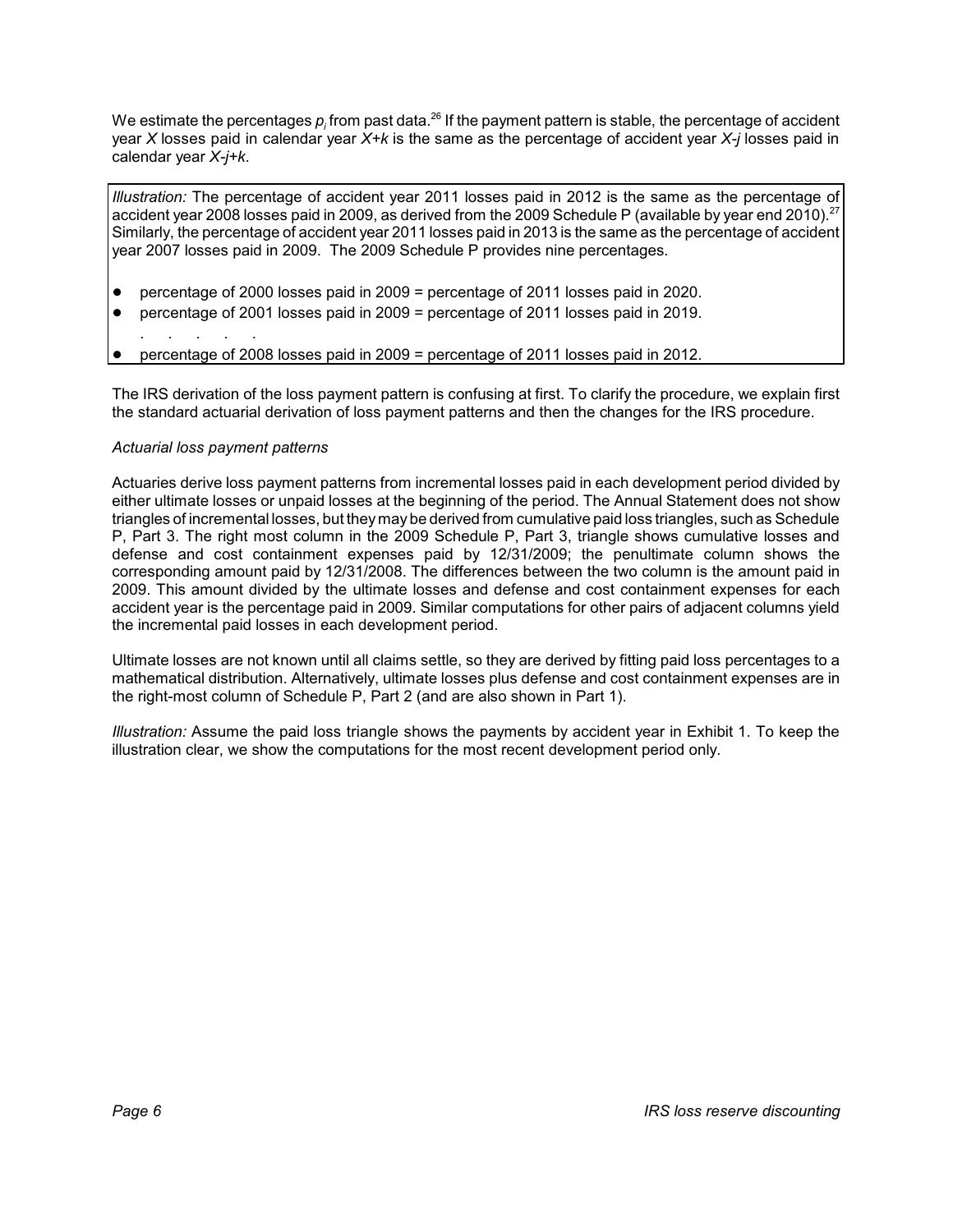| Exhibit 1: Loss Payment Pattern from Successive Maturities (\$000,000) |  |
|------------------------------------------------------------------------|--|
| (Data from Schedule P, Parts 2 and 3, from the 20X9 Annual Statement)  |  |

| <b>Accident Year</b><br>(1) | Cum Paid by<br>20X8(2) | Cum Paid by<br>20X9(3) | $-$ ,<br>Paid in 20X9<br>(4) | Ultimate<br>Losses (5) | Percentage<br>Paid (6) |
|-----------------------------|------------------------|------------------------|------------------------------|------------------------|------------------------|
| 20X0                        | \$422                  | \$433                  | \$11                         | \$486                  | 2.26%                  |
| 20X1                        | \$442                  | \$454                  | \$12                         | \$520                  | 2.31%                  |
| 20X2                        | \$391                  | \$403                  | \$12                         | \$475                  | 2.53%                  |
| 20X3                        | \$416                  | \$434                  | \$18                         | \$522                  | 3.45%                  |
| 20X4                        | \$504                  | \$534                  | \$30                         | \$667                  | 4.50%                  |
| 20X5                        | \$490                  | \$542                  | \$52                         | \$707                  | 7.36%                  |
| 20X6                        | \$463                  | \$546                  | \$83                         | \$787                  | 10.55%                 |
| 20X7                        | \$353                  | \$485                  | \$132                        | \$802                  | 16.46%                 |
| 20X8                        | \$152                  | \$406                  | \$254                        | \$866                  | 29.33%                 |
| 20X9                        |                        | \$156                  | \$156                        | \$898                  | 17.37%                 |

The columns show the following figures:

Column (2): Cumulative dollars of loss paid through 12/31/20X8 (from Part 3),

- Column (3): Cumulative dollars of loss paid through 12/31/20X9 (from Part 3).
- Column (4): Incremental dollars of loss paid in 20X9 (= column (2) minus column (1)).
- Column (5): Incurred losses (from Part 2 or from actuarial estimates).
- Column (6): Incremental dollars of loss paid as a percentage of incurred losses (row 3 / row 4).

Consider the row for accident year 20X4:

- Column 2: \$504,000 has been paid by 12/31/20X8, or 60 months since inception of the accident year.
- Column 3: \$534,000 has been paid by 12/31/20X9, or 72 months since inception of the accident year.
- Column 4: \$30,000 was paid between 60 months and 72 months.
- Column 5: The total accident year 20X4 incurred losses are \$667,000.
- Column 6: 4.5% (= \$30,000 / \$667,000) of incurred losses are paid between 60 months and 72 months from inception of the accident year.

In practice, actuaries use all data, not just the latest development period, to smooth random fluctuations in the paid loss percentages. Using weighted averages or ex-high-low averages and graduating the paid loss percentages give more robust and accurate results.

Actuaries already do these calculations for reserve indications. The cumulative paid loss percentage is the reciprocal of the paid loss development factor, so the incremental paid loss percentages are estimated as difference between loss development factors:

paid loss percentage from maturity *Z* to maturity  $Z+1 = 1/\text{LDF}_{z+1} - 1/\text{LDF}_z$ 

where LDF<sub>z</sub> is the paid loss development factor from maturity *Z* to ultimate. Reserving actuaries derive loss development factors by a variety of methods to form reserve indications. The same loss development factors provide the loss payment patterns. For loss reserve discounting, the ratios are unpaid losses, not to incurred losses, so the paid loss percentages are multiplied by the ratio of incurred losses to unpaid losses. $^{28}$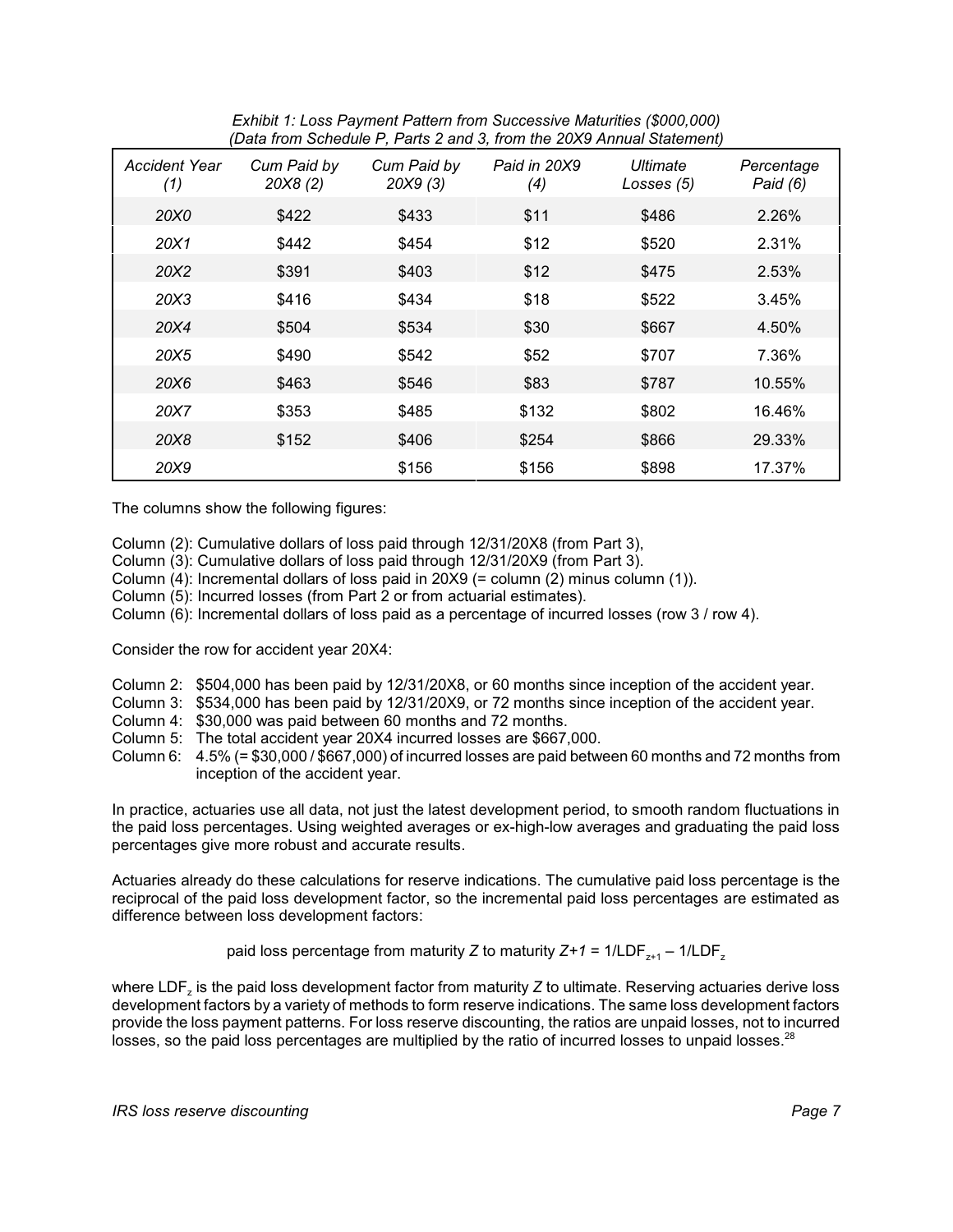# *IRS loss payment patterns*

The IRS loss payment pattern is conceptually the same as the actuarial payment pattern, but the IRS derives the pattern from differences between accident years at one valuation date instead of differences between maturities for the same accident year (see Exhibit 2).

- ! The procedure above uses incremental paid loss percentages (= the difference between cumulative paid loss percentages) by accident year to estimate the percentage of losses paid in each time interval.
- ! The IRS uses the difference in the cumulative paid loss percentages between successive accident years from Schedule P, Part 1, to estimate the incremental paid loss percentages.<sup>29</sup>

|       |      |      | pala hom Schedule F, F alt T, Hom the 20X9 Annual Statement) |      |      |      |      |       |       |       |
|-------|------|------|--------------------------------------------------------------|------|------|------|------|-------|-------|-------|
| AccYr | 20X0 | 20X1 | 20X2                                                         | 20X3 | 20X4 | 20X5 | 20X6 | 20X7  | 20X8  | 20X9  |
| Row 1 | 433  | 454  | 403                                                          | 434  | 534  | 542  | 546  | 485   | 406   | 156   |
| Row 2 | 486  | 520  | 475                                                          | 522  | 667  | 707  | 787  | 802   | 866   | 898   |
| Row 3 | 0.89 | 0.87 | 0.85                                                         | 0.83 | 0.80 | 0.77 | 0.69 | 0.60  | 0.47  | 0.17  |
| Row 4 | 0.02 | 0.02 | 0.02                                                         | 0.03 | 0.03 | 0.07 | 0.09 | 0.136 | 0.295 | 0.174 |

*Exhibit 2: Loss Payment Pattern Between Accident Years (\$000,000) (Data from Schedule P, Part 1, from the 20X9 Annual Statement)*

- 1. Row 1: cumulative paid losses at 12/31/20X9 by accident year (Sch P, Part 1, column 11, "total net paid")
- 2. Row 2: estimated incurred losses at 12/31/20X9 by accident year (Sch P, Part 1, column 28, "total losses and loss expense incurred")<sup>30</sup>
- 3. Row 3: ratio of cumulative paid losses to incurred losses.
- 4. Row 4: incremental payments: the incremental paid from 0 to 12 months is the cumulative paid at 12 months (17.4%). The cumulative paid at 24 months is 46.9% (accident year 20X8); subtracting the 17.4% paid by 12 months gives 29.5% for 12 to 24 months. $^{\rm 31}$

We continue in this fashion for the ten accident years in Schedule P, Part 1. If the cumulative paid losses for the oldest year equal the incurred losses, we stop; otherwise, we extend the payment pattern for up to six additional years. The procedure is explained in the examples below: illustration A shows a line of business with no extension of payments and illustration B shows a line with extension of payments.

# *Illustration with no extension of payments*

An insurer elected to use its own loss payment pattern in the 2007 determination year; this election applies to accident years 2007-2011. We are computing loss reserve discount factors for accident year 2011, using the figures in Exhibit 3 from the insurer's 2009 Schedule P, Part 1.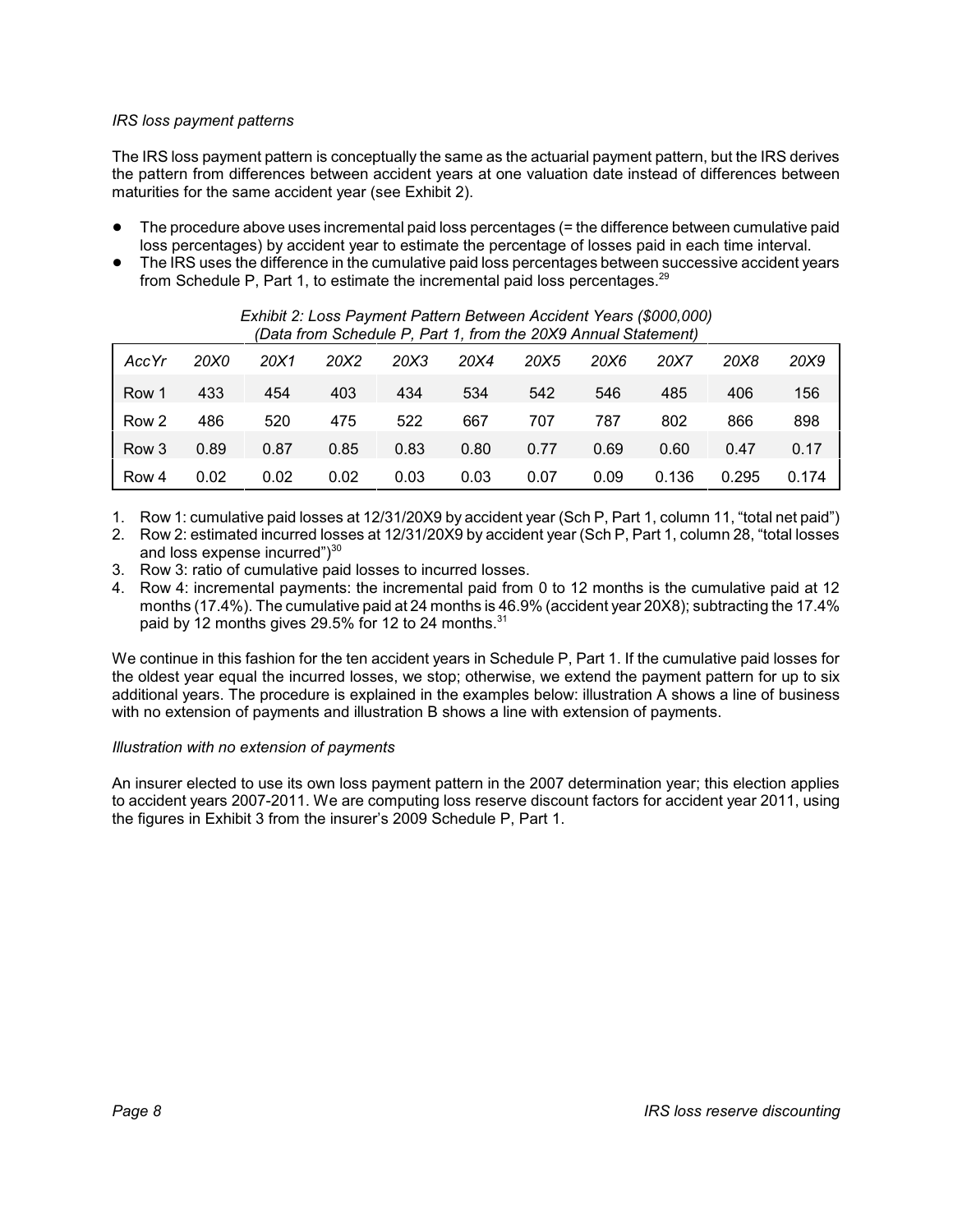| Accident | Losses + LAE | Losses + LAE |  |
|----------|--------------|--------------|--|
| Year     | Paid         | Incurred     |  |
| Prior    | 250,000      | 250,000      |  |
| 2000     | 270,000      | 275,500      |  |
| 2001     | 300,000      | 316,000      |  |
| 2002     | 320,000      | 348,000      |  |
| 2003     | 340,000      | 386,500      |  |
| 2004     | 350,000      | 421,500      |  |
| 2005     | 370,000      | 480,500      |  |
| 2006     | 380,000      | 550,500      |  |
| 2007     | 360,000      | 610,000      |  |
| 2008     | 330,000      | 687,500      |  |
| 2009     | 200,000      | 571,500      |  |

# *Exhibit 3: Paid and Incurred Losses from the 2009 Schedule P, Part 1*

The discount rate is the 60 month average of the federal mid-term rates from 1/1/2006 through 12/1/2010. For this illustration, we assume that this average is 7% per annum.

The computed loss reserve discount factors are for accident year 2011 only. The discount factors for previous accident years *at all future valuation dates* have already been determined and *vintaged*; they are not revised.

# .....*Schedule P gives undiscounted percentages by year.*

Exhibit 10 (Illustration A) derives the loss reserve discount factors from Schedule P, Part 1, entries.

- ! Column 2 shows cumulative net paid loss and LAE by accident year at the current statement date.
- ! Column 3 shows the incurred net losses and LAE by accident year at the current statement date.
- Column 4 shows the cumulative percentage paid from inception of the accident year to the current statement date (column 2 ÷ column 3).
	- $\degree$  For accident year 2009, the percentage is \$200,000 / \$571,500 = 35%.<br> $\degree$  For accident year for 2008, the percentage is \$330,000 / \$687,500 = 48
	- For accident year for 2008, the percentage is  $$330,000 / $687,500 = 48\%$ .
- ! Column 5, the incremental percentage paid in each year, are first differences of the series in Column 4.
	- $\circ$  For accident year 2009, the most recent year, the incremental percent paid is the cumulative percent paid, or 35%.
		- $\circ$  For accident year 2008, the cumulative percentage paid at 24 months is 48%, implying that 48% 35% = 13% of incurred losses are paid 12 months to 24 months from inception of the accident year.

From the ten accident years in Schedule P, we calculate 10 annual intervals of expected loss payments. Any losses unpaid at the end of 10 years are assumed to be paid in the eleventh year, capped by the amount assumed paid in the tenth year. The excess is assumed to be paid in the twelfth year, and it is capped at the same limit. The remaining excess is assumed to be paid in the thirteenth year. We continue in this fashion through the fifteenth year. The remaining excess is assumed to be paid in the sixteenth year, with no limit.

The cumulative percentage paid is 94.949369% for the ninth year (2001) and 98.0036% for the tenth year  $(2000)^{32}$  The amount assumed paid in the tenth year is  $98.0036\% - 94.949368\% = 3.06692\%$ . The amount unpaid after 10 years is 100% – 98.0036% = 1.9964%. Since 1.9964% is less than 3.06692%, the 1.9964% is assumed to be paid in the eleventh year.

.....*Discounting computations use the IRS loss reserve discount rate.*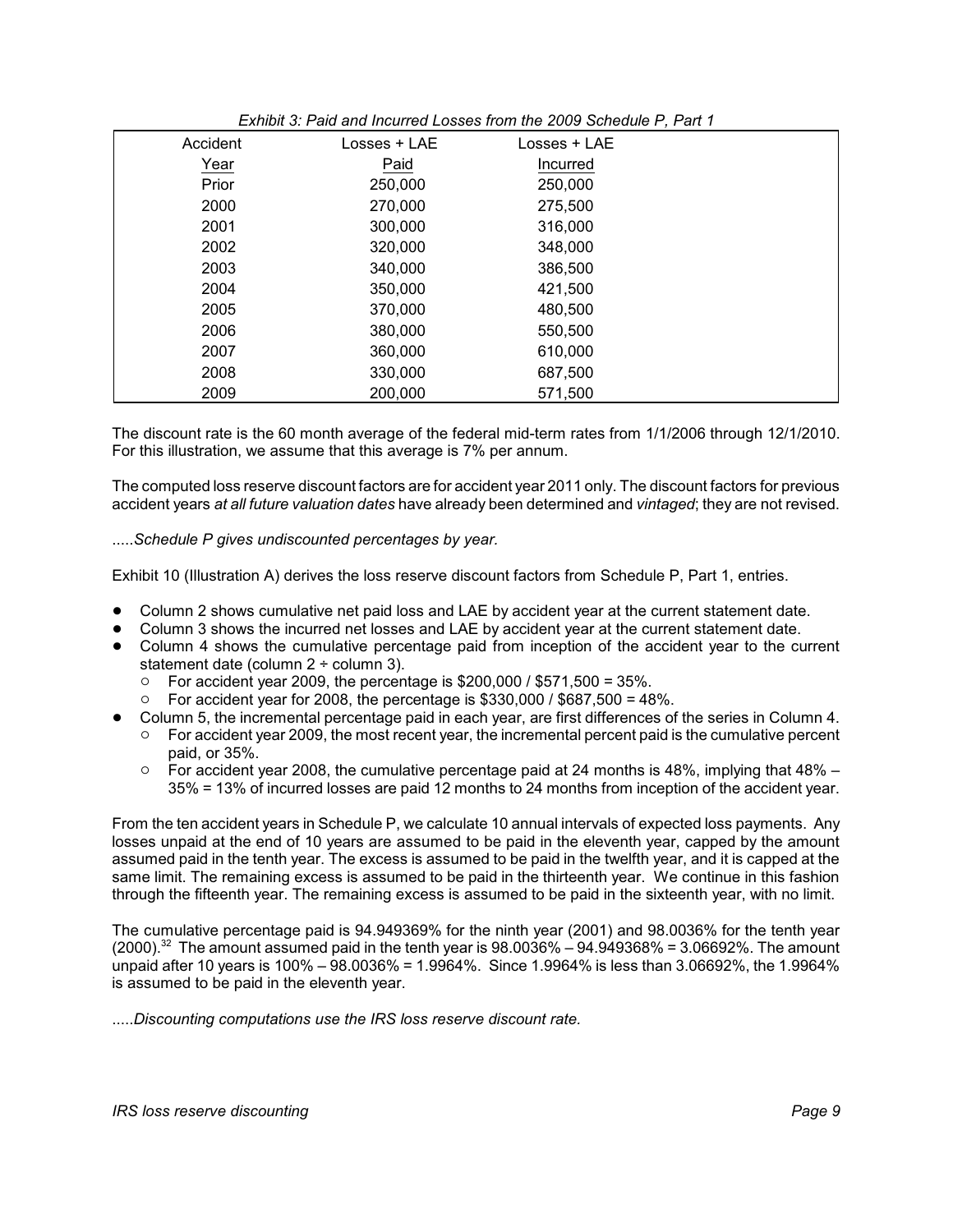Column 6, the percentage unpaid at the end of the accident year, is the complement of the cumulative percentage paid. For accident year 2009, the cumulative percentage paid is 35%, and the percentage unpaid at the end of the accident year is  $100\% - 35\% = 65\%$ .

Column 7 shows the discounted percentage of losses unpaid at the end of the accident year, assuming that all losses are paid at mid-year. We show both an iterative method, working back from the oldest accident year, and a formula method. $33$ 

From the first row (accident year 2000 in the 2009 Schedule P), 2% of incurred losses are assumed paid in the middle of the 11<sup>th</sup> year, so the discounted value at the preceding year end is  $2\%/1.070)^{0.5}$  = 1.93%. This percentage applies to accident year 2011 at 10 years of maturity (tax year 2020).

Going backward in accident years in Schedule P corresponds to going forward in tax years. The most recent accident year in the exhibit is 2009; the computed payment pattern is used for accident year 2011. Accident year 2000 in Schedule P is 9 years earlier than accident year 2009, so it is used for tax year 2011+9 = 2020.

*Iterative method:* The discounted losses unpaid at the end of the 9<sup>th</sup> year =

- the losses assumed paid in the middle of the 10<sup>th</sup> year discounted *for half a year* to the end of the 9<sup>th</sup> year
- the *discounted* losses unpaid at the end of the 10<sup>th</sup> year, discounted *for one year* to the end of the 9<sup>th</sup> year.
- = 3.07% of accident year 2011 losses assumed paid in the middle of the tenth year (7/1/2020) discounted for half a year to  $12/31/2019 = 3.07\%/1.070^{0.5} = 2.97\%$
- + the discounted percentage of accident year 2011 losses unpaid at the end of the tenth year (12/31/2020), discounted for a full year =  $1.93\%/1.070 = 1.80\%$ .

The sum of the two pieces is 4.77%. We continue in this iterative fashion for all accident years.

*Formula method:* Instead of iterating, we discount each mid-year payment to the appropriate valuation date. The formula for the 2009 accident year in the Schedule P exhibit, which corresponds to accident year 2011 valued at 12/31/2011, is

 $(13.00\% \div 1.07^{0.5}) + (11.02\% \div 1.07^{1.5}) + ... + (3.07\% \div 1.07^{8.5}) + (2.00\% \div 1.07^{9.5}) = 52.26\%.$ 

.....*Discount factors are ratios of discounted to undiscounted reserves.*

The paid loss percentages above are ratios to incurred losses; discount factors are ratios to unpaid losses. Column 8, the loss reserve discount factors, are the discounted percentage of unpaid losses at the end of each year divided by the undiscounted percentage at that time.

For accident year 2009 in Schedule P, the discount factor is 52.26% / 65.00% = 80.3944%, which applies to accident year 2011 valued at 12/31/2011 (tax year 2011). If the accident year 2011 undiscounted reserves at  $12/31/2011$  are \$450,000, the discounted reserves are \$450,000  $\times$  80.3944% = \$361,775.

The loss reserve discount factor in the preceding row, 81.6659%, applies to the accident year 2011 reserves on 12/31/2012. If the year end 2012 reserves for accident year 2011 are \$350,000, the discounted reserves are  $$350,000 \times 81.6659\% = $281,380$ .

*Loss payments are extended past the tenth year by formula.*

Schedule P shows 10 year loss triangles. Actuaries generally estimate payment patterns after the end of the loss triangle by fitting historical values to a mathematical curve (such as exponential decay). Tax accounting uses formulas, leaving nothing to discretion, lest insurers select parameters to avoid paying taxes.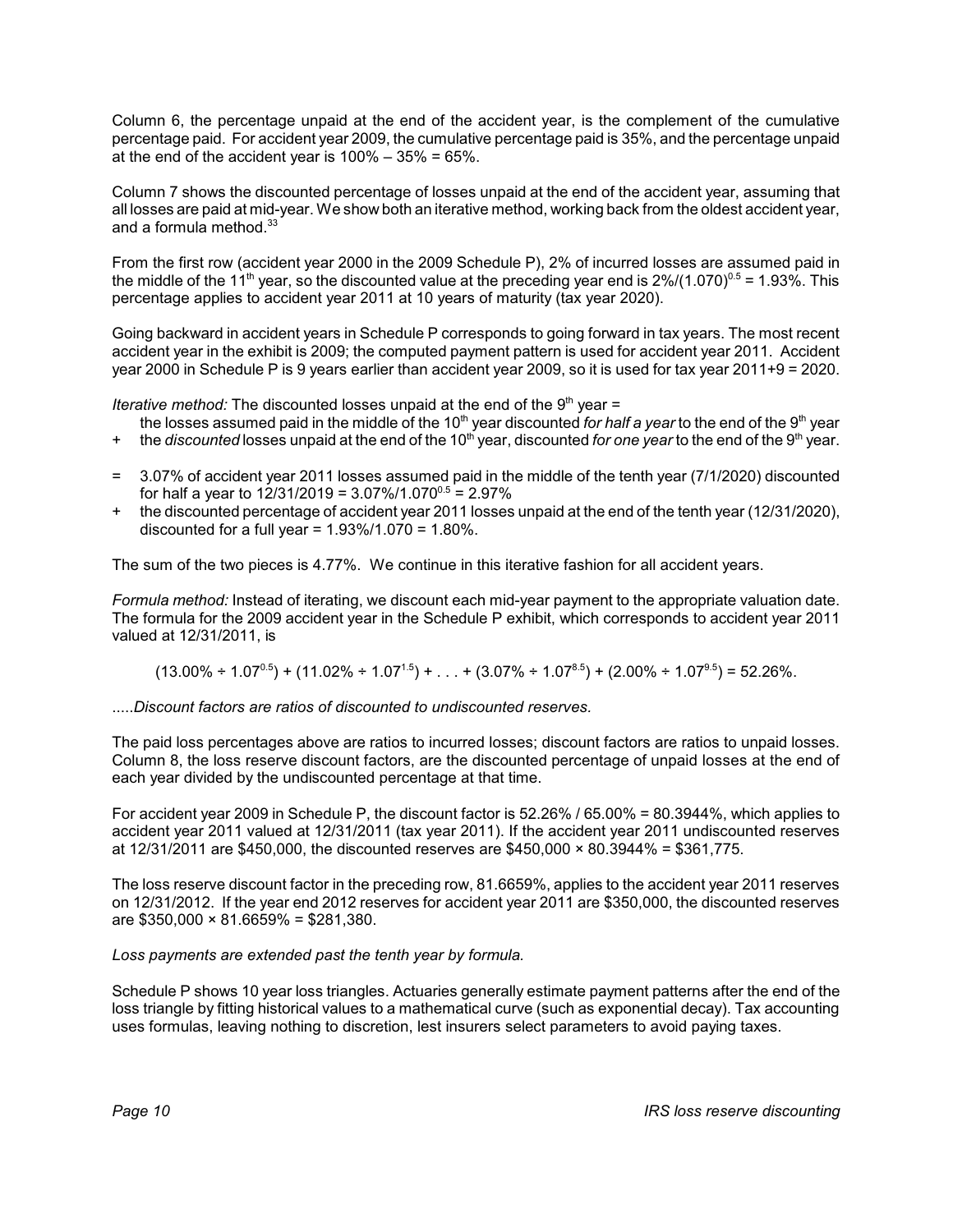Exhibit 11 (Illustration B) shows the extension of the loss payment pattern beyond the eleventh year. Amounts unpaid at the end of ten years are assumed to be paid in the eleventh year, capped by the amount assumed to be paid in the tenth year. The capping continues through the  $15<sup>th</sup>$  year; all remaining unpaid losses are assumed to be paid in the  $16<sup>th</sup>$  year.

Suppose 90.90% is paid within 10 years and 88.10% is paid within nine years, implying that 90.90% – 88.10% = 2.80% is paid in the tenth year. The amounts assumed paid in the 11<sup>th</sup>, 12<sup>th</sup>, and 13<sup>th</sup> years are also 2.80%. After thirteen years,  $9.10\% - 3 \times 2.8\% = 0.70\%$  remains unpaid and is assumed to be paid in the 14<sup>th</sup> year.

The figures in Exhibit 4 are from the 2009 Annual Statement, Schedule P, Part 1H (other liability), of a insurer that elected to use its own loss payment pattern to discount reserves for accident year 2011.

|          |              | ັ            |  |
|----------|--------------|--------------|--|
| Accident | Losses + LAE | Losses + LAE |  |
| Year     | Paid         | Incurred     |  |
| Prior    | 235,000      | 250,000      |  |
| 2000     | 50,000       | 55,500       |  |
| 2001     | 55,000       | 62,000       |  |
| 2002     | 60,000       | 70,000       |  |
| 2003     | 65,000       | 80,000       |  |
| 2004     | 70,000       | 96,000       |  |
| 2005     | 65,000       | 103,000      |  |
| 2006     | 60,000       | 115,000      |  |
| 2007     | 50,000       | 125,000      |  |
| 2008     | 35,000       | 140,000      |  |
| 2009     | 15,000       | 180,000      |  |

*Exhibit 4: Paid and Incurred Losses from 2009 Schedule P, Part 1H (long-tailed line of business)*

The 60 month average of the federal mid-term rate, from 1/12006 through 12/1/2010, is 7.0% per annum.

We determine 15 discount factors. The first ten discount factors are used for valuation dates 12/31/2011 through 12/31/2020; the 11<sup>th</sup> through 15<sup>th</sup> factors are used at valuation dates 12/31/2021 through 12/31/2025 as part of the composite discount factor for accident years more than 10 years old.

The amount assumed paid in the 11<sup>th</sup> year is capped by the amount assumed paid in the 10<sup>th</sup> year:

- $90.09\% 88.71\% = 1.38\%$  of incurred losses are assumed to be paid in the tenth year.
- The amount unpaid after 10 years is  $100\% 90.09\% = 9.91\%$  of the incurred losses.
- $\bullet \quad \Rightarrow$  1.38% is assumed to be paid in the eleventh year; the excess is rolled forward and capped each year.

The amount assumed paid in each of the five years following the tenth year is the lesser of (i) the amount unpaid at the end of the previous year and (ii) the 1.38% cap. Whatever remains after 15 years is assumed paid in the 16<sup>th</sup> year, even if it exceeds the 1.38% cap. Here,  $9.91\% - 5 \times 1.38\% = 3.01\%$  remains unpaid after 15 years, so  $3.01\%$  is assumed paid in the sixteenth year. $34$ 

The iterative method first computes the discounted percentage unpaid at the year end before the final loss payment. The loss payment pattern here lasts 16 years, so we begin with the end of the fifteenth year:

3.01% of the accident year 2011 incurred losses are assumed paid in the middle of the 16<sup>th</sup> year, or July 1, 2026. The discounted loss reserve at the end of the  $15<sup>th</sup>$  year (12/31/2025) is 3.01% / 1.070<sup>0.5</sup> = 2.91%.

The discounted percentage unpaid at the end of the  $14<sup>th</sup>$  year =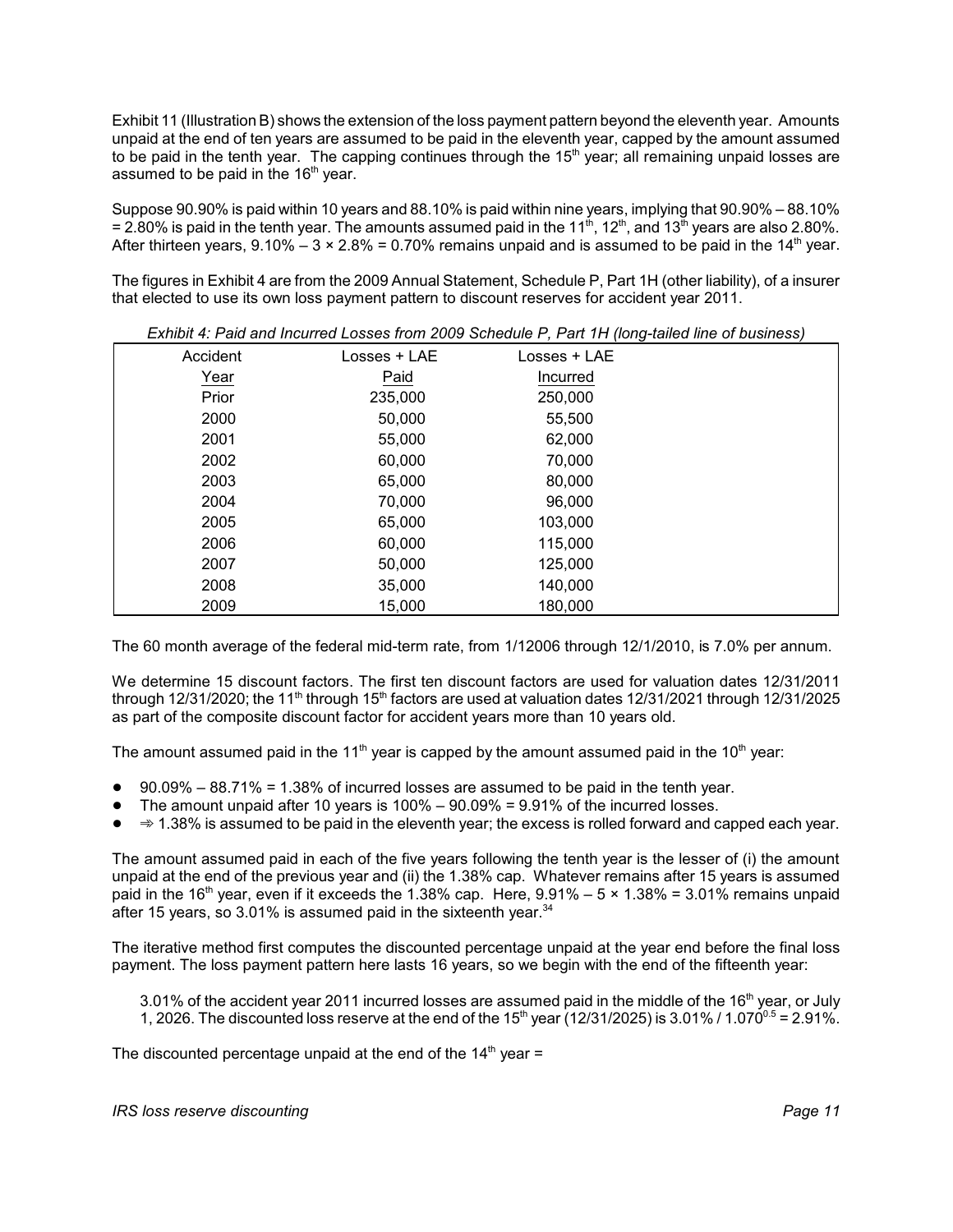the 2.91% discounted percentage unpaid at the end of the  $15<sup>th</sup>$  year discounted for one more year

 $+$  the 1.38% of the incurred losses assumed to be paid on July 1 of the 15<sup>th</sup> year discounted for half a year

$$
= 2.91\% / 1.070 + 1.38\% / 1.070^{0.5} = 4.05\%.
$$

Alternatively, we calculate each discounted percentage unpaid by formula. For the 2011 valuation date for the 2011 accident year, the discounted percentage unpaid is

 $(16.67\% \div 1.07^{0.5}) + (15.00\% \div 1.07^{1.5}) + ... + (1.38\% \div 1.07^{13.5}) + (3.01\% \div 1.07^{14.5}) = 71.32\%.$ 

*Loss payment patterns*

Actuaries often assume that loss payment patterns follow exponential decay: the ratio of losses paid in year *t* to losses paid in year *(t-1)* is *P*. 35 With a discount rate of *r* and losses of *Z* paid in year *t*:

undiscounted losses =

\n
$$
z \sum_{j=1}^{\infty} p^{j}
$$
\ndiscounted losses =

\n
$$
z \sum_{\substack{j=1 \\ \text{discount factor}}}^{x} p^{j}
$$

The discount factor depends on the decay rate *P* and the interest rate *r*, not on the maturity of the losses.

In practice, loss portfolio size contain a variety of claim types, some fast settling with discount factors close to 100% and some slow settling with lower discount factors. The overall discount factor is a weighted average of the discount factors for each claim type. As claims mature, the fast settling claims leave the portfolio and the slow settling claims remain, so the overall discount factor decreases.<sup>36</sup>

If claims are paid evenly over a fixed period of *N* years, with losses of *Z* paid in year *t*:

| undiscounted losses = $Z \times 1/N \times \sum_{j=1 \text{ to } N \cdot t} P^{j}$ |                                                                                      |
|------------------------------------------------------------------------------------|--------------------------------------------------------------------------------------|
| $discounted losses =$                                                              | $Z \times 1/N \times \sum_{j=1 \text{ to } N}^{N} [P/(1+r)]^{j}$                     |
| $discount factor =$                                                                | $\sum_{j=1 \text{ to } N-t} [P\overline{/(1+r)}]^j / \sum_{j=1 \text{ to } N-t} P^j$ |

The discount factors increase steadily for the *N* years.

The IRS loss development factors follow these two patterns. For the first several years, the discount factors decrease, reflecting the closure of fast settling claims and increasing percentage of slow settling claims. But the IRS assumes even payments for the tail, so the discount factors increase at later maturities.

# *Negative discount factors*

Negative loss payments reflect data errors, reinsurance, or salvage and subrogation.<sup>37</sup> If the reinsurance (or the salvage and subrogation) is coded to the same accounting period as the associated paid loss, negative loss payments should not occur. If the loss payments are non-negative, so are the discount factors.

The IRS incremental payments are differences of independent accident years. Random loss fluctuations may cause negative payments, especially at late maturities, when expected cumulative loss payments do not differ much by year. They are most problematic (i) when they occur in the tenth year, causing a negative cap for the assumed payments in the following years, or (ii) when they cause a negative loss reserve discount factor.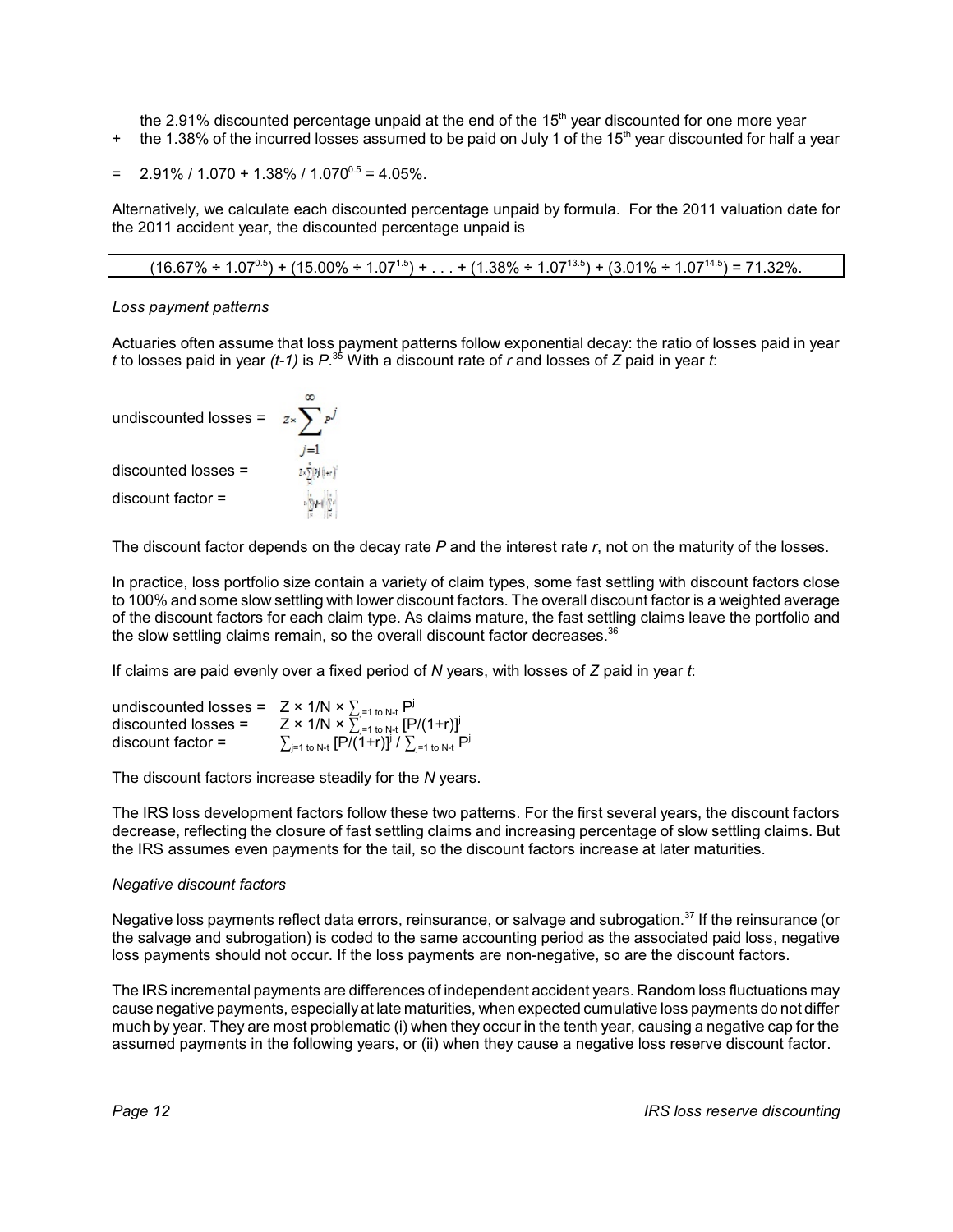Negative caps on the extended payments after the  $10<sup>th</sup>$  year are revised to the average of the assumed loss payments in the three oldest years. 38

*Illustration:* Suppose the 2009 Schedule P has the cumulative paid losses and incurred losses in Exhibit 5.

| Accident Year<br>(1) | Paid Loss +<br>Lae<br>(2) | <b>Incurred Loss</b><br>+ Lae<br>(3) | Cumulative<br>Paid/incurred<br>Ratio: (4) | Incremental<br>Paid/incurred<br>Ratio: (5) | Undiscounted<br>Percentage<br>Unpaid: (6) |
|----------------------|---------------------------|--------------------------------------|-------------------------------------------|--------------------------------------------|-------------------------------------------|
| 2000                 | \$280,000                 | \$300,000                            | 93.33%                                    | $-3.64%$                                   | 6.67%                                     |
| 2001                 | \$320,000                 | \$330,000                            | 96.97%                                    | 9.47%                                      | 3.03%                                     |
| 2002                 | \$315,000                 | \$360,000                            | 87.50%                                    | 5.92%                                      | 12.50%                                    |
| 2003                 | \$310,000                 | \$380,000                            | 81.58%                                    | 6.58%                                      | 18.42%                                    |
| 2004                 | \$300,000                 | \$400,000                            | 75.00%                                    | 7.25%                                      | 25.00%                                    |

*Exhibit 5: Negative Assumed Loss Payment in the Tenth Year*

The negative assumed payment in the oldest accident year (2000) stems from a random fluctuation: the high paid to incurred ratio in the ninth year (2001), reflecting fewer claims remaining open than expected. The revised cap for the 11<sup>th</sup> and subsequent years is the average assumed loss payment in the three oldest accident years:  $\frac{1}{3} \times (-3.64\% + 9.47\% + 5.92\%) = 3.92\%$ .<sup>39</sup>

# .....*Negative discount factors are replaced by interpolated figures.*

Discount factors show the present values of unpaid losses. If the discount factor is 80% and unpaid losses are \$100,000, a risk-neutral investor would be indifferent between receiving \$80,000 now and the \$100,000 actual cash flow. Negative discount factors have no comparable meaning. A discount factor of –40% cannot mean that investors are indifferent between *paying* \$40,000 now and receiving the \$100,000 actual cash flow.

Negative assumed loss payments at late maturities sometimes cause negative discount factors (though most do not). To avoid unreasonable figures, the negative discount factor is replaced by a linear interpolation between the nearest positive discount factors on both sides.

*Illustration:* If the computed discount factors for three consecutive maturities are +80%, –35%, and +85%, the negative discount factor of –35% is replaced by the interpolated factor of +80% +  $\frac{1}{2}$  (85% – 80%) = 82.5%. If the computed discount factors for four consecutive maturities are +70%, –35%, –45%, and +85%, the negative discount factors of -35% and -45% are replaced by the interpolated factors of +70% +  $\frac{2}{3}$  (85% –  $70\%$ ) = 80% and +70% +  $\frac{1}{3}$  (85% – 70%) = 75%.

Most negative assumed loss payments produce positive but unreasonably low discount factors, which cause large tax liabilities in one year followed by tax refunds in the next year. This pattern is submerged within the other tax liabilities and tax refunds of the company.

*Illustration:* The expected loss reserves for accident year 20X1 are \$50 million, \$45 million, and \$40 million at year-end 20X7, 20X8, and 20X9, with expected payments of \$5 million in each year. The statutory incurred loss from runoff of the reserves is zero in each year. If the loss reserve discount factors are 80%, 10%, and 85%, the tax basis incurred losses are shown in Exhibit 6.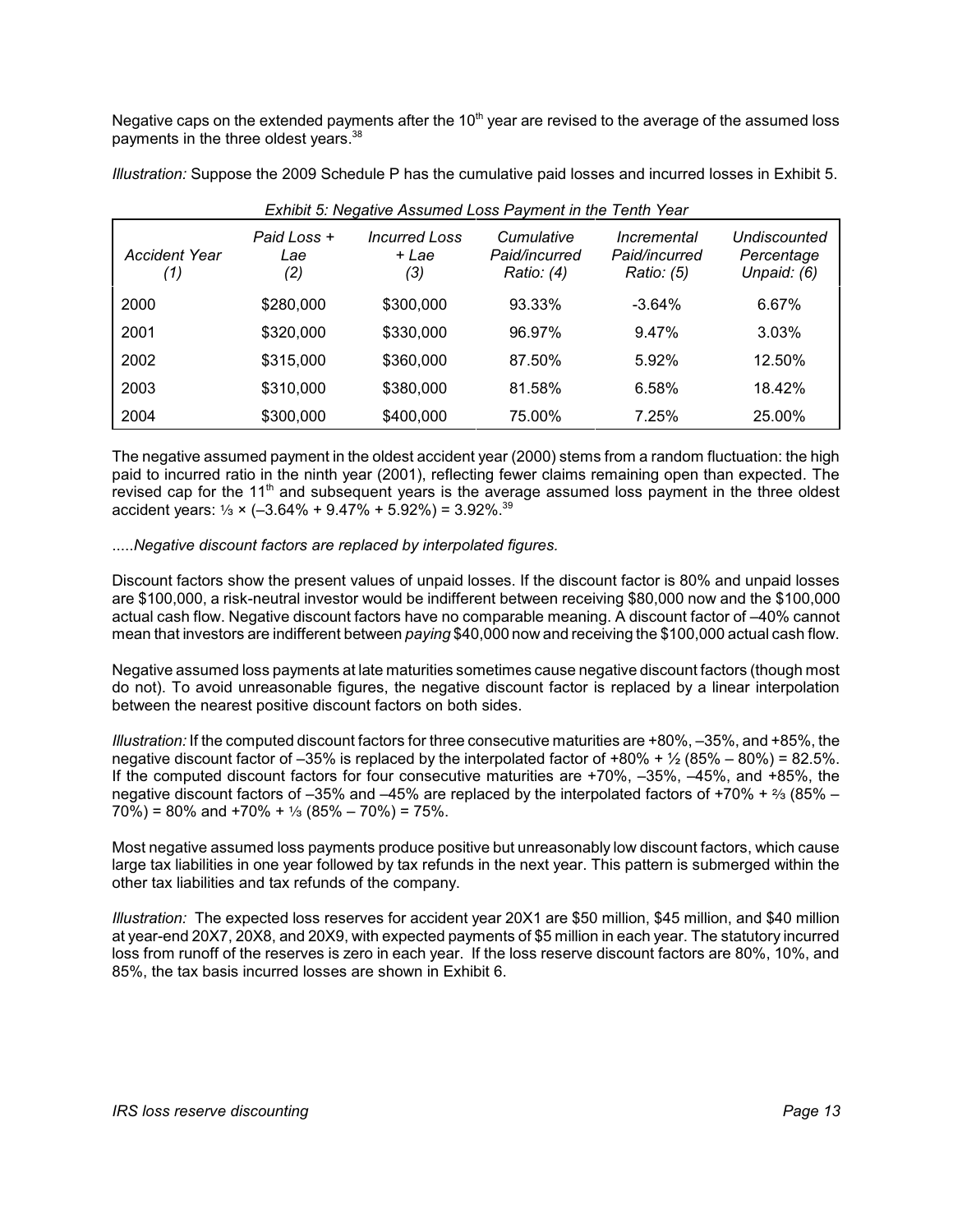| Calendar Year | Paid Loss | Change in Loss Reserve                        | <i>Incurred Loss</i> |
|---------------|-----------|-----------------------------------------------|----------------------|
| 20x8          | \$5       | $$45 \times 10\% - $50 \times 80\% = -\$35.5$ | $-$ \$30.5           |
| 20x9          | \$5       | $$40 \times 85\% - $45 \times 10\% = $29.5$   | \$34.5               |

*Exhibit 6: Unreasonable Loss Reserve Discount Factors (dollars in millions)*

Exhibits 12 and 13 illustrate this. Exhibit 12 uses the same other liability illustration worked out above, with a change in the paid losses for accident year 2002 from \$60,000 to \$69,000. The incremental paid to incurred ratio for accident year 2001 becomes –9.86%, the discounted loss reserve for accident year 2002 becomes –1.36%, and the loss reserve discount factor for accident year 2002 is –95%. The negative loss reserve discount factor is replaced a positive factor of  $\frac{1}{2} \times (82.5189\% + 77.4439\%) = 79.9814\%.$ 

Exhibit 13 shows the same scenario, but the accident year 2002 paid losses are changed to \$68,000, not \$69,000. The incremental paid to incurred ratio for accident year 2001 becomes –8.43%, the discounted loss reserve for accident year 2002 becomes 0.02%, and the loss reserve discount factor for accident year 2002 is less than 1% (0.6645%). This scenario is also unreasonable, but it is retained by the IRS rules.

# .....*Composite discount factors are used for prior years row.*

The discount factors are applied to the unpaid losses in the Annual Statement by accident year and maturity. Schedule P shows ten accident years. Earlier accident years, with unpaid losses at later maturities, are shown in the Schedule P prior years row. They are not separated by accident year, so the accident year's discount factors for the eleventh through fifteenth valuation dates can not be applied. Instead, a composite discount factor is used for all losses unpaid more than ten years since the accident date.

The IRS discounting procedure assumes that all losses are paid no later than the 16<sup>th</sup> year, implying that the prior years row in Schedule P has reserves that will be paid in the 12<sup>th</sup> through the 16<sup>th</sup> year, which use the discount factors for the 11<sup>th</sup> through 15<sup>th</sup> maturities. The composite discount factor is an average of discount factors from the five accident years whose losses are assumed to comprise the reserves in the prior years row. We explain the calculation of the composite discount factor by illustration.

*Illustration:* We compute up to 15 reserve discount factors for accident year 2009 from the 2007 Schedule P. The first ten discount factors apply to accident year 2009 unpaid losses as shown in the Schedule P exhibits for the 2009 through 2018 Annual Statements. For the 2019 Annual Statement, the accident year 2009 unpaid losses are commingled with the unpaid losses from earlier accident years in the Schedule P prior years row. The discounting procedure assumes that all losses are paid by the  $16<sup>th</sup>$  year, so we assume that the reserves in the prior years row in the 2019 Schedule P are for losses from accident years 2005 through 2009. The composite discount factor is an average of the accident year 2005 through 2009 discount factors at maturities of 15 years through 11 years.<sup>40</sup> Suppose these five discount factors are as shown in Exhibit 7.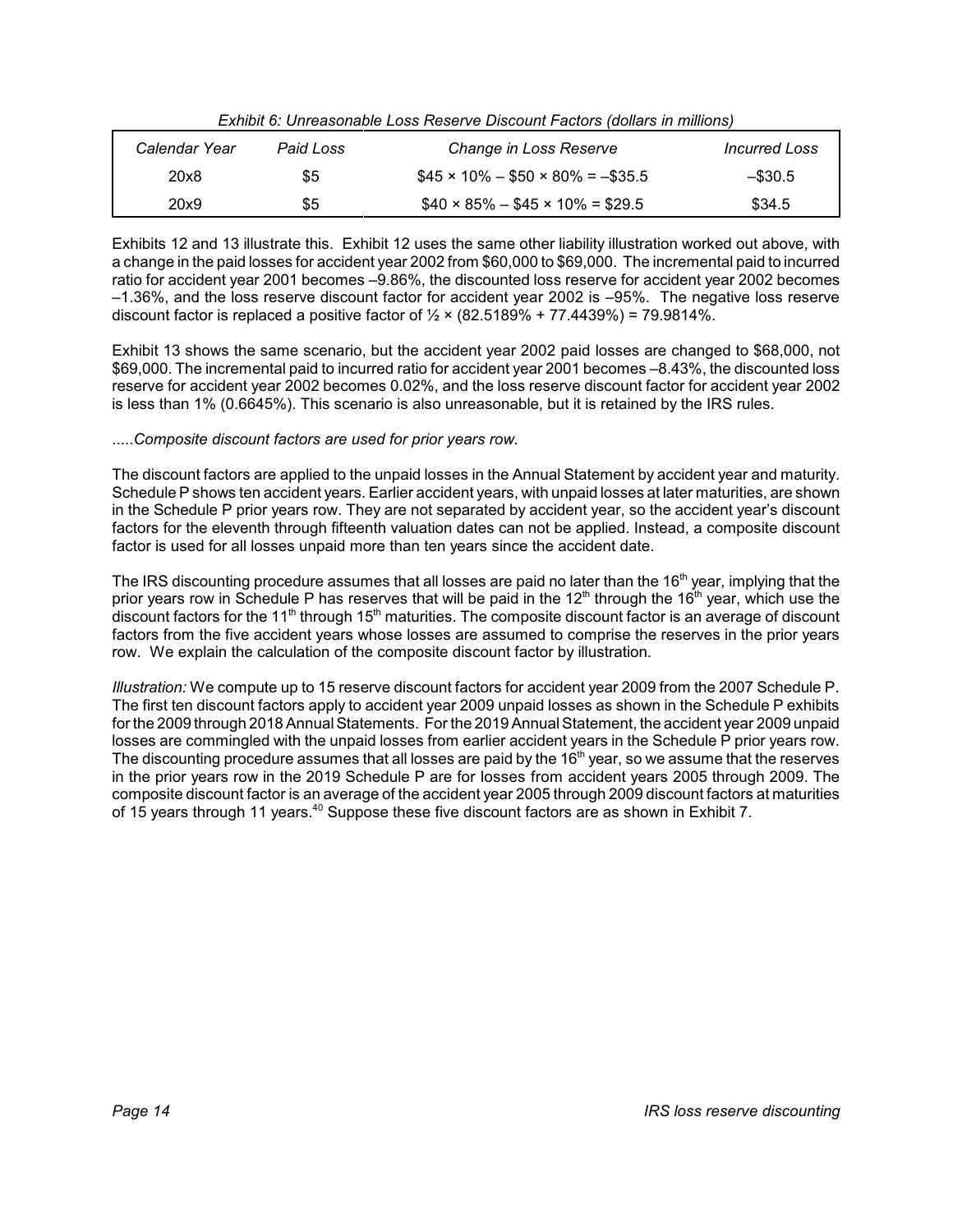| Accident<br>Year $(1)$ | Maturity (2) | LATING T. COMPOSITO DIGOODIIL I GOLOI<br>Undiscounted<br>Reserve (3) | Discounted<br>Reserve (4) | Discount<br>Factor (5) |
|------------------------|--------------|----------------------------------------------------------------------|---------------------------|------------------------|
| 2005                   | 15 years     | 5.0%                                                                 | 4.8%                      | 96.9%                  |
| 2006                   | 14 years     | 7.2%                                                                 | 6.8%                      | 93.9%                  |
| 2007                   | 13 years     | 9.1%                                                                 | 8.3%                      | 91.0%                  |
| 2008                   | 12 years     | 11.7%                                                                | 10.3%                     | 88.2%                  |
| 2009                   | 11 years     | 13.3%                                                                | 11.4%                     | 85.4%                  |
| Total                  |              | 46.3%                                                                | 41.6%                     | 89.8%                  |

*Exhibit 7: Composite Discount Factor*

The discount factors in column 5 are ratios of the discounted reserves in column 4 to the undiscounted reserves in column 3.41 The composite discount factor for the prior years row is the ratio of the total discounted reserves to the total undiscounted reserves.<sup>42</sup>

*Illustration:* We determine between 10 and 15 discount factors for accident year 2011. The first ten discount factors are used for valuation dates 12/31/2011 through 12/31/2020. The last five discount factors are used in the composite discount factor for the prior years row for valuation dates 12/31/2021 through 12/31/2025. Exhibit 8 shows the discount factors and the associated valuation dates and tax years.

| <b>Exhibit 8: Valuation Dates for Loss Reserve Discount Factors</b> |  |
|---------------------------------------------------------------------|--|
|---------------------------------------------------------------------|--|

| Discount<br>Factor for | Accident Year  | Individual /<br>Composite | Tax<br>Year |
|------------------------|----------------|---------------------------|-------------|
| 1 year                 | 2011           | individual                | 2011        |
| 2 years                | 2011           | individual                | 2012        |
| .                      | .              | .                         | .           |
| 10 years               | 2011           | individual                | 2020        |
| 11 years               | 2011 and prior | composite                 | 2021        |
| 12 years               | 2012 and prior | composite                 | 2022        |
| .                      | .              | .                         | .           |
| 15 years               | 2015 and prior | composite                 | 2025        |

The tax year is the calendar year for which taxes are computed. Each tax year uses two discount factors: one for the ending reserves and one for the beginning reserves. The maturity shown in the first column ("discount factor for") is the maturity of the ending reserves.

The first ten discount factors, which apply to accident year 2011 only, are used at valuation dates from 1 year to 10 years from the beginning of the accident year, corresponding to tax years 2011 through 2020. For later valuation dates, the discount factor for accident year 2011 is combined with discount factors for other years to form a composite factor.

*Illustration:* For tax year 2022, the accident year 2011 discount factor for a maturity of 12 years (computed from the 2009 Schedule P) is averaged with the accident year 2012 discount factor for a maturity of 11 years (computed from the 2010 Schedule P), the accident year 2010 discount factor for a maturity of 13 years (computed from the 2008 Schedule P), the accident year 2009 discount factor for a maturity of 14 years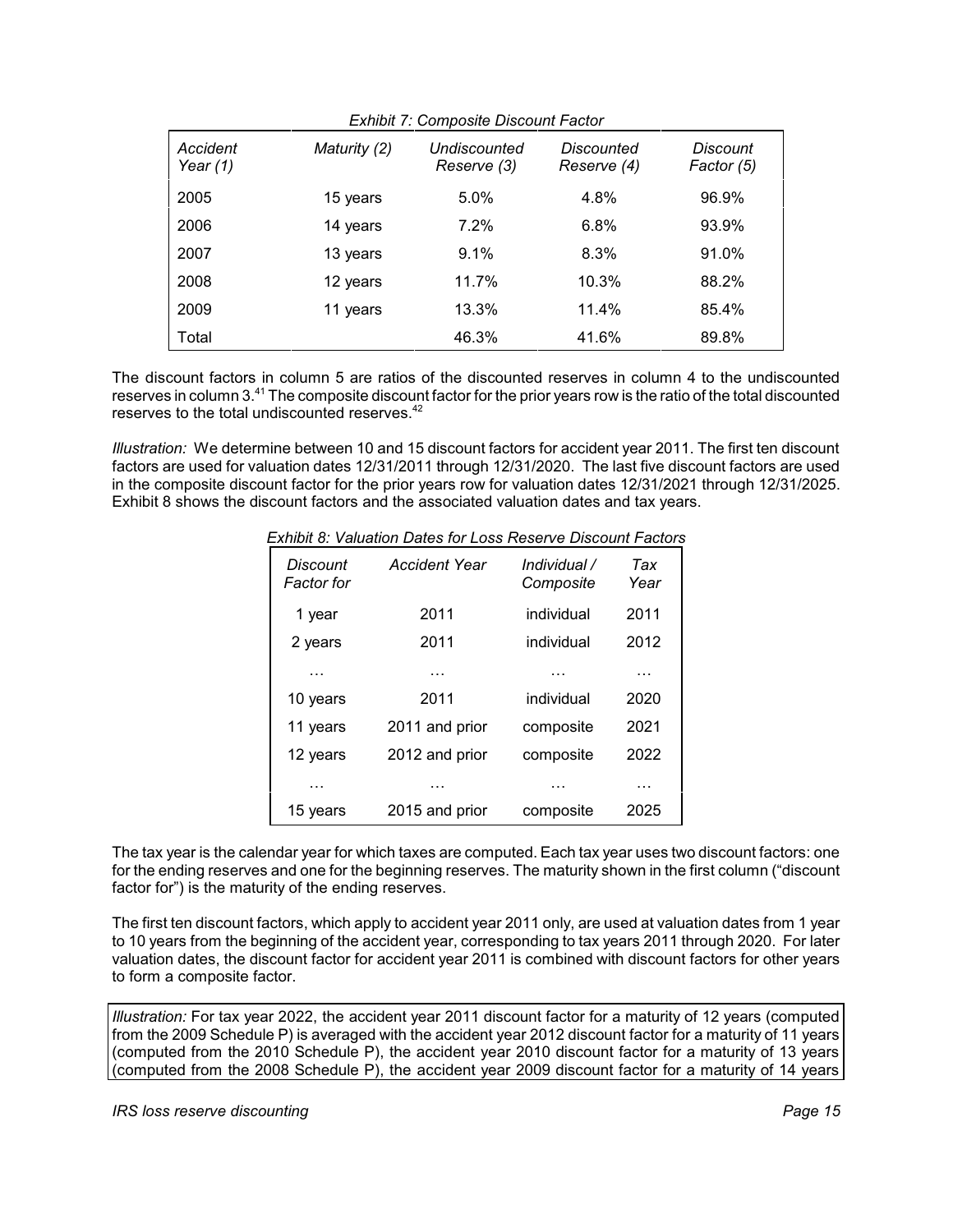(computed from the 2007 Schedule P), and the accident year 2008 discount factor for a maturity of 15 years (computed from the 2006 Schedule P). The composite discount factor is applied to the accident year reserves in the 2012 and prior year line in the 2022 Schedule P.

## *Insurers elect every five years whether to use their own Schedule P data.*

The Treasury determines line of business loss payment patterns every five years from aggregate Schedule P data. The first loss payment patterns were determined in late 1986 and early 1987 for the 1987-1991 tax years (for review by Congress), using the most recently published (1986) edition of Best's *Aggregates and* Averages, containing data from the 1985 Annual Statements. The Treasury redetermines these loss payment patterns for the five year periods beginning in 1992, 1997, 2002, 2007, … (1992-1996; 1997-2001; …).

In these *determination years* (1992, 1997, …), insurers elect to use either discount factors developed by the Treasury, based on industryaggregate data from Best's *Aggregates and Averages*, or discount factors derived from their own Schedule P data. The election is made with the insurer's tax filing for the determination year;<sup>43</sup> it applies to that year and to the next four years.<sup>44</sup> If the insurer uses its own data to determine the loss payment pattern, the patterns are updated each year.<sup>45</sup> In contrast, industry loss payment patterns are *vintaged* and updated in determination years. Determination years end in a *2* or a *7*, and they use aggregate industry data for statement dates ending in a *0* or a *5*. For determination year 20X2, data as of 12/31/20X0 are used. For determination year 20X7, data as of 12/31/20X5 are used.

The election applies to all lines of business (except international and reinsurance);<sup>46</sup> insurers cannot elect to use their own data for one line and industry data for other lines.<sup>47</sup>

The industry loss payment patterns are determined every five years, but the discount rate is recomputed each year. The discount factors change each year, since the discount rate changes.

#### *Loss payment lags*

Loss payment lags differ among insurers writing the same line of business. Some classes or policies have short or long lags, regardless of the insurer. Classes with less severe claims, such as nursing classes in workers' compensation or retail stores in general liability, have shorter loss payment lags; classes with more severe claims, such as construction crews in workers' compensation, have longer loss payment lags. Larger claims generally have longer payment lags, so high policy limits or high deductibles result in longer lags.

A longer loss payment lag causes a lower reserve discount factor, a lower present value for incurred losses, greater underwriting income, and a higher tax liability. Insurers with shorter average loss payment lags have incentives to use their own data for loss payment patterns.

#### *Reserve margins*

Insurers who hold fair value loss reserves often add reserve margins. IFRS 4 (to be re-issued as IFRS 17) mandates that risk margins be added to the present values of future loss cash flows. The AAA Standards of Practice look favorably on loss reserve risk margins added to discounted reserves.

Reserve margins increase reported losses, reducing underwriting income and the associated tax liability. The IRS examines insurers' reported losses to eliminate reserve margins, thereby raising the tax liability. Reserve margins may be suggested by

- Reserve indications higher than the rote application of the reserving method.
- ! Annual Statement booked reserves higher than the actuarial reserve indications.
- ! Favorable reserve development in Schedule P, Part 2.
- Average paid losses lower than the held reserves.
- ! IRS reserve indications lower than those of the insurer.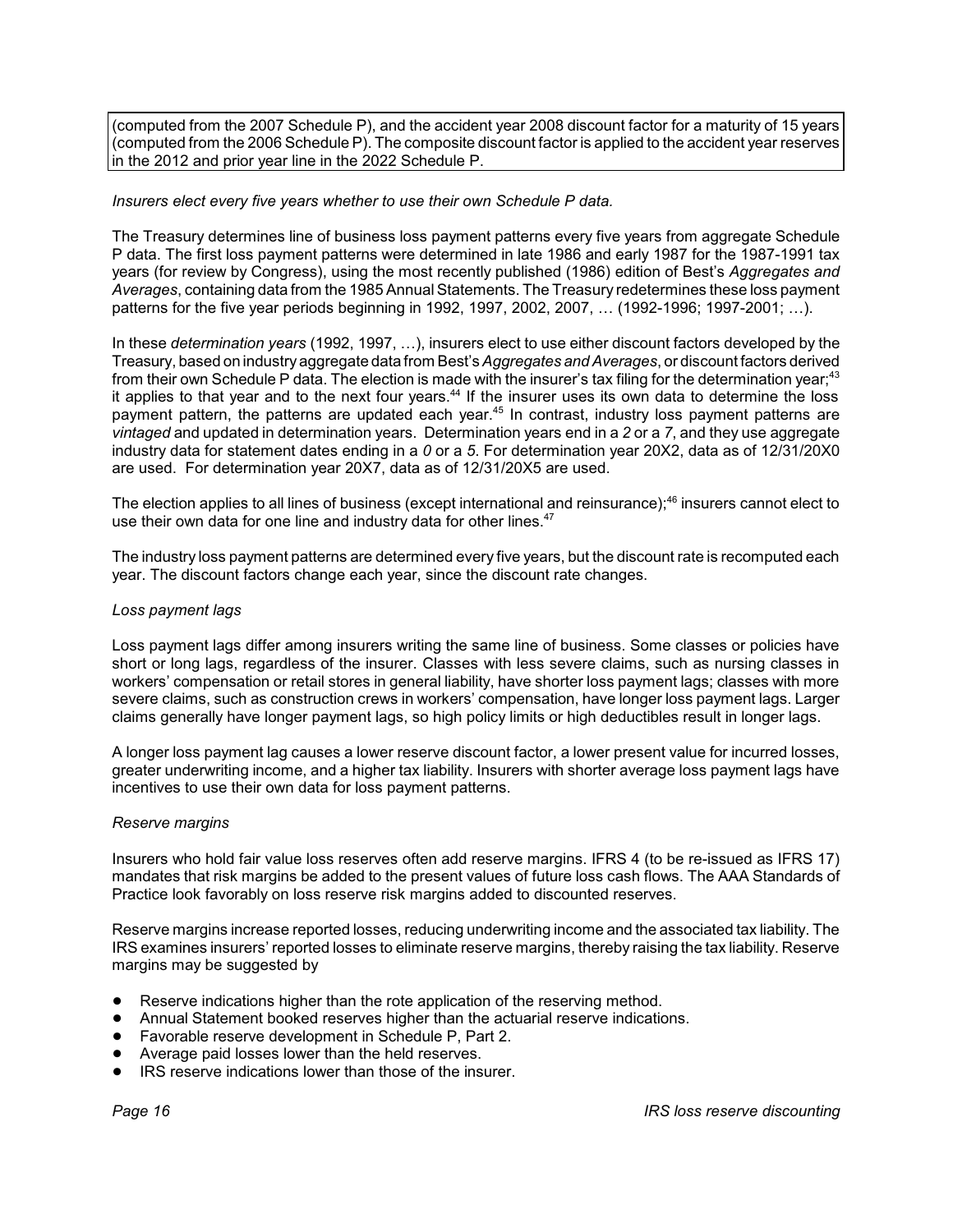In the mid-1980s, interest rates on Treasury securities were about 7% or 8%, and few insurers added reserve margins to the undiscounted Annual Statement reserves. In the 2000s and 2010s, these interest rates are low: the 60 moving average mid-term rate used for the 2016 loss reserve discount factors is 1.47%. More insurers are added risk margins to their statement reserves, and the IRS often audits the tax returns and contests the reserve margin. The IRS may impose a tax penalty if an audit discloses a revenue margin.<sup>48</sup>

The NAIC Statement of Actuarial Opinion applies to total reserves for all accident years and lines of business; a deficiency in one line or accident year may be offset by redundancies in other lines or accident years. The IRS examines the lines of business where it suspects a reserve margin; redundancies in this line are not offset by deficiencies in other lines.

# *Two-year lines of business*

Several lines of business show two accident years and a prior years row in Schedule P, not ten accident years: Auto Physical Damage, Fidelity/Surety, Financial Guaranty/Mortgage Guaranty, Miscellaneous Casualty, Other (Including Credit), Special Property (Fire, Allied Lines, Inland Marine, Earthquake, Burglary, and Theft), and Warranty. The assumed loss percentage paid for the latest Schedule P accident year is computed the same way as for the ten year lines of business. The losses remaining unpaid after two years are assumed to be paid evenly over the next two years (half in each year).

*Illustration:* The 2013 Schedule P shows cumulative losses paid for auto physical damage as in column (2) of Exhibit 9. The 60 month moving average mid-term rate for accident year 2015 is 1.68%.

|                             |                                        |                                                | <u>Exhibit of Edgo Paymont Patton for Auto Physical Damago</u><br>(Data from Schedule P, Part 1, from the 2013 Annual Statement) |                                                       |                               |
|-----------------------------|----------------------------------------|------------------------------------------------|----------------------------------------------------------------------------------------------------------------------------------|-------------------------------------------------------|-------------------------------|
| <b>Accident Year</b><br>(1) | Cumulative<br>Percentage<br>Paid $(2)$ | <i>Incremental</i><br>Percentage<br>Paid $(3)$ | <b>Unpaid Losses</b><br>at Year End<br>(4)                                                                                       | Discounted<br><b>Unpaid Losses</b><br>at Year End (5) | <b>Discount</b><br>Factor (6) |
| 2012                        | 99.7478%                               | 9.4821%                                        | 0.2522%                                                                                                                          | 0.2480%                                               | 98.3512%                      |
| 2013                        | 90.2657%                               | 90.2657%                                       | 9.7343%                                                                                                                          | 9.6474%                                               | 99.1071%                      |

# *Exhibit 9: Loss Payment Pattern for Auto Physical Damage*

Column 2, cumulative percentage paid, is cumulative paid losses divided by incurred losses.

Column 3, incremental percentage paid, is the first difference of column 2.

Column 4, unpaid losses at year end, is the complement of column 2.

Column 5, discounted unpaid losses at year end, is computed by the iterative method or the formula method:

- $0.2522\% \times \frac{1}{2} \times (1/1.0168^{0.5} + 1/1.0168^{1.5}) = 0.2480\%$
- $0.2480\%$  /  $1.0168^{1.0}$  + (9.7343% 0.2522%) / 1.0168 $^{0.5}$  = 9.6474%

Column 6, discount factor, is column 5 divided by column 4.

The discount factor for the two year maturity depends on the discount rate only, not on the Schedule P loss payment pattern, since the IRS assumes that the unpaid losses after two years are paid half in the third year and half in the fourth year:  $\frac{1}{2} \times (1/1.0168^{0.5} + 1/1.0168^{1.5}) = 98.3512\%$ 

# *Required experience for an election*

IRC §846(e)(4)(A) says that the Secretaryof the Treasurymayprescribe "regulations providing that a taxpayer may not make an election … if [it] does not have sufficient historical experience for the line of business to determine a loss payment patter." The 1986 conference reports and the 1988 Treasury regulation 88-100 interpreted this provision to mean that an insurer whose reserves in a line of business were smaller than those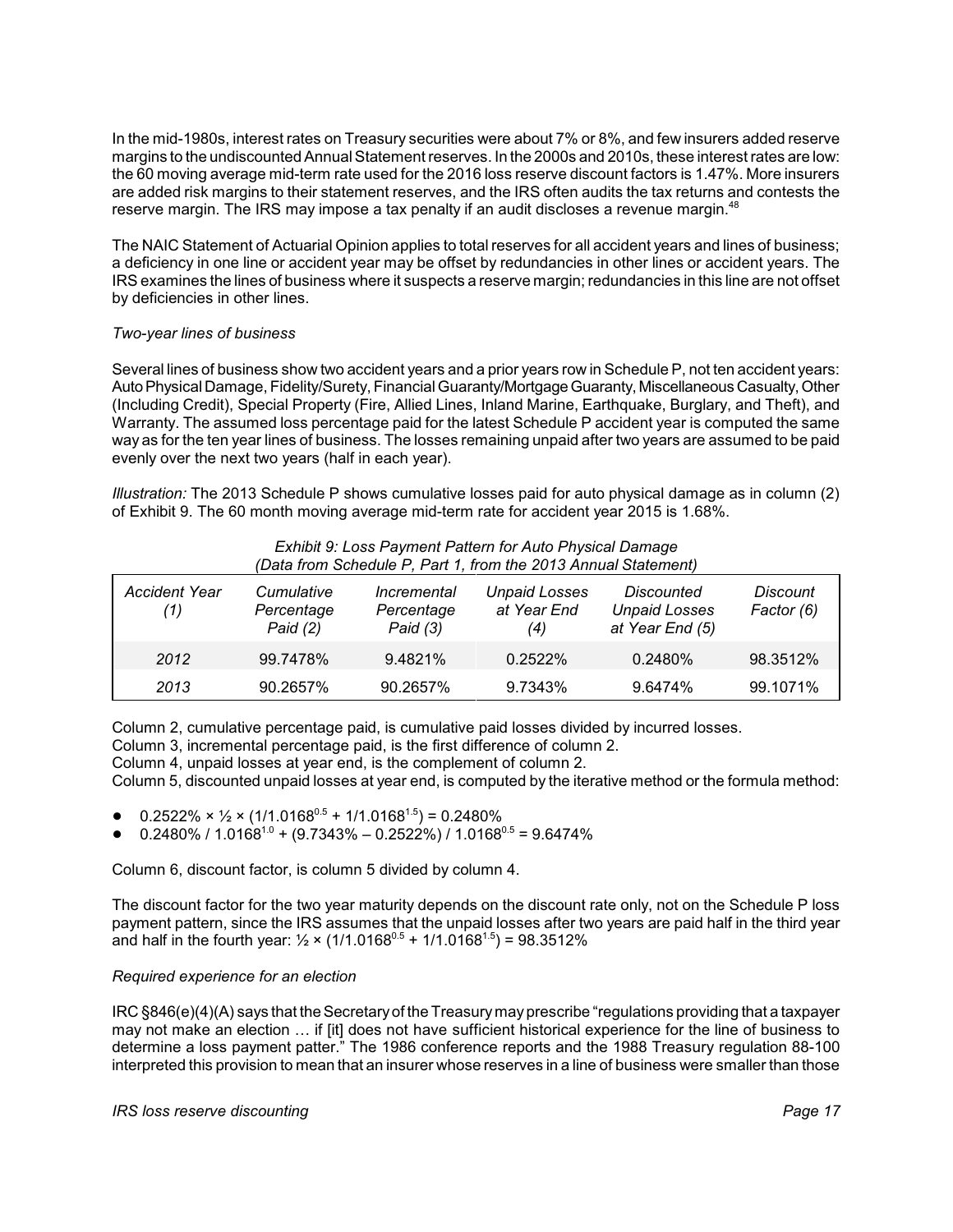of 90% of other nsurers may not use its own data to determine the loss payment patterns.<sup>49</sup> Small insurers complained that this provision discriminated against them. In 1991, the Secretary of the Treasury revoked this interpretation. Instead, the insurer must have data for all ten accident years in Schedule P to use its own data for that line of business.<sup>50</sup>

The adequacy of an insurer's loss reserves affects its election to use its own data. An insurer with less adequate reserves than the industry average may benefit from using its own data.

*Illustration:* In 20X9, the industry Schedule P for a given line of business shows accident year 20X9 cumulative paid losses of \$100 million and incurred losses of \$400 million, indicating that 25% of losses are paid in the first 12 months. Insurer ABC, which holds less adequate loss reserves, shows \$3 million of accident year 20X9 cumulative paid losses and \$10 million of incurred losses, indicating that 30% of losses are paid in the first 12 months. Insurer ABC seems to pay its losses more rapidly, so its discount factor should be closer to unity, its offset to taxable income should be larger, and its tax liability should be smaller. In truth, insurer ABC may have the same loss payment pattern as the industry, but it may be holding less adequate loss reserves.

# *Anticipated salvage and subrogation must be disclosed if it is netted.*

The loss reserves that are an offset to taxable income must be net of anticipated salvage and subrogation.<sup>51</sup> Unless the insurer discloses that unpaid losses in Schedule P are net of anticipated salvage and subrogation, the IRS assumes they are gross and requires a reduction for the anticipated amounts. Schedule P, Part 1, column 23, provides this disclosure by accident year and by line of business.<sup>52</sup>

Discounted future salvage and subrogation using discount factors determined by the Treasury is subtracted from unpaid losses. Insurers may elect to use their own discount factors for loss reserves, but they must use the Treasury discount factors for anticipated salvage and subrogation.<sup>53</sup>

The sequence for determining the loss reserves offset to taxable income is as follows:

- ! Total net losses and expenses unpaid are taken from Schedule P, Part 1, column 24.
- The salvage and subrogation anticipated from Schedule P, Part 1, column 23, is added.<br>• The *tabular* discounts for loss reserves from Note 27 are added to get the unpaid loss
- ! The *tabular* discounts for loss reserves from Note 27 are added to get the unpaid losses gross of all discounts and of anticipated salvage and subrogation. The Schedule P, Part 1, loss reserves are already gross of the *non-tabular* discounts in columns 32 and 33.
- Loss reserves are discounted using either (i) the industry loss reserve discount factors published by the Treasury or (ii) the company's own loss reserve discount factors, depending on the election made by the company in the most recent determination year.
- The anticipated salvage and subrogation is discounted with the Treasury discount factors.
- ! The discounted anticipated salvage and subrogation is subtracted from the discounted loss reserves to give the discounted reserves net of anticipated salvage and subrogation. The change in these discounted reserves is the loss reserve offset to taxable income.

# *Tax years, accident years, and maturities*

The IRS procedure uses Schedule P accident years to derive discount factors for accident years (at beginning and ending maturities) in future tax years. The description of loss reserve discounting in the previous sections begin with the Schedule P accident years and the mid-term discount rates to derive the tax basis incurred losses in future tax years. This section starts with the tax year incurred losses and shows the Schedule P accident years and mid-term discount rates from which it is derived.

! The tax year is the calendar year for which taxes are being paid. The statutory calendar year incurred loss is the paid loss plus the change in reserves. The tax year incurred loss is the paid loss plus the change in discounted reserves, including the accrual of discount from previous accident years.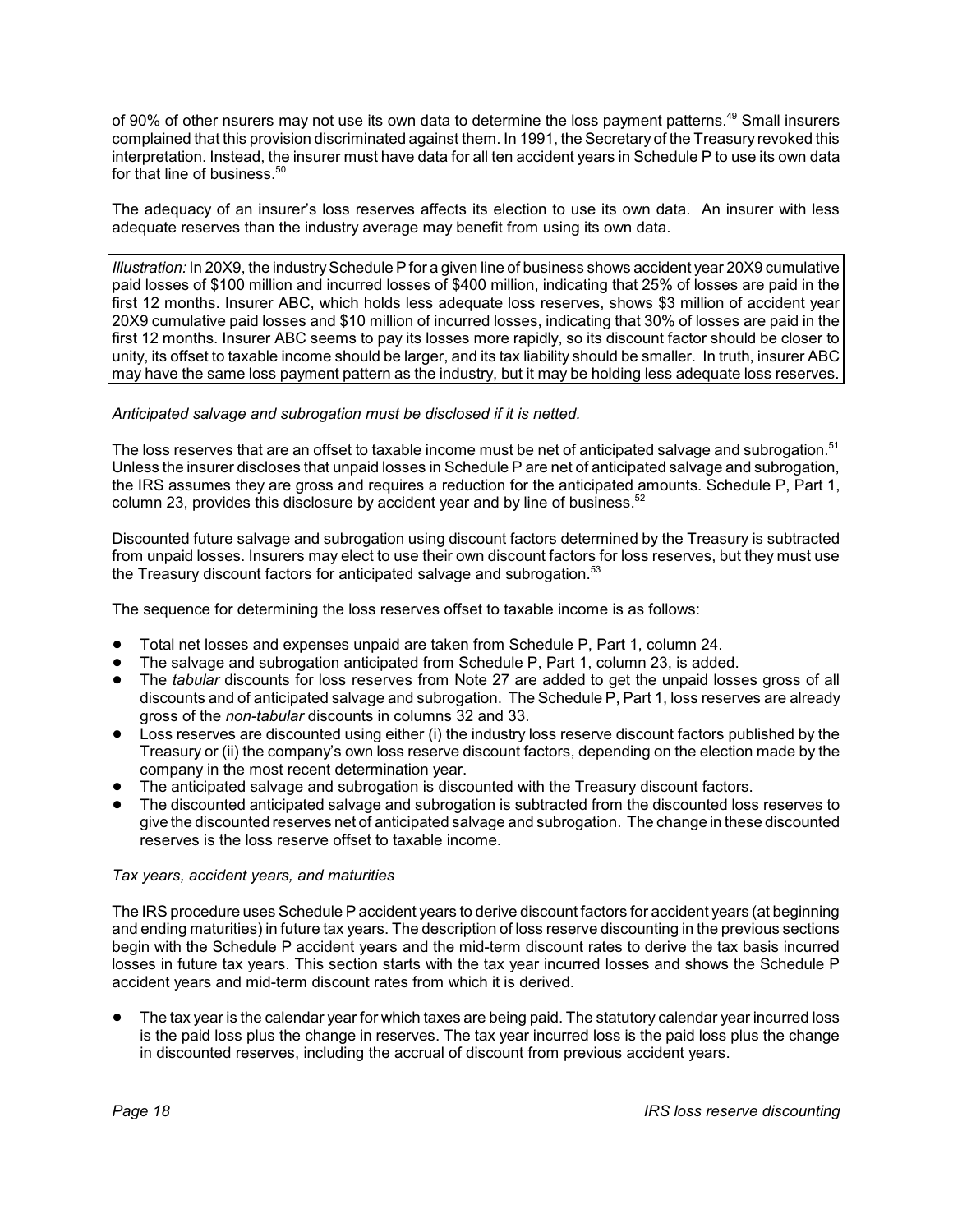- The incurred loss is computed separately for each accident year, to which two discount factors apply: one at the beginning of the tax year and one at the end of the tax year. The discount factors for different accident years *at the same date* use different discount rates and may use different loss payment patterns.
- ! The Schedule P accident years discussed in this reading are used to derive loss payments; they are not the accident years from which incurred losses are derived. Each set of ten Schedule P accident years provides discount factors for one future accident year.
- ! Mid-term discount rates are calendar month items: the annual rates for mid-term Treasury securities in a given month. An average of 60 calendar month discount rates is frozen and applied to accident year incurred losses at future maturities.

*Illustration:* An insurer files its corporate income tax return in March 2020 for tax year 2019.

The incurred loss offset to taxable income =

- Losses paid in 2019
- $\bullet$  + discounted loss reserves at year-end 2019
- $\bullet$  discounted loss reserves at year-end 2018
- – anticipated discounted salvage and subrogation at year-end 2019
- $\bullet$  + anticipated discounted salvage and subrogation at year-end 2018.<sup>54</sup>

This illustration focuses on loss reserve discounting (ignoring salvage and subrogation).

The loss reserve discount factors are by accident year, so we separate the discounted loss reserves at yearend 2018 and 2019 into their accident year components. The discounted loss reserves at year-end 2019 =

| Undiscounted<br>Reserves at Year-<br>end 2019 for<br>Accident Year | × Discount Factor for<br>this Accident Year<br>derived from<br>Schedule P of | at Accident Year<br>Maturity of |
|--------------------------------------------------------------------|------------------------------------------------------------------------------|---------------------------------|
| 2019                                                               | 2017                                                                         | 1 year                          |
| 2018                                                               | 2016                                                                         | 2 years                         |
| 2017                                                               | 2015                                                                         | 3 years                         |
| .                                                                  | .                                                                            | .                               |

The table above assumes the insurer derives loss payment patterns from its own Schedule P data. If it uses the industry pattern, accident years 2017-2019 use the 2015 Schedule P, accident years 2012-2016 use the 2010 Schedule P, and accident years 2010-2011 use the 2005 Schedule P. We examine the 2017 accident year, which uses the 2015 Schedule P whether the insurer uses its own data or aggregate data.

The discount factors for accident year 2017 in tax year 2019 =

- the discounted loss reserves for the 2015 Schedule P at a maturity of 3 years
- the undiscounted loss reserves for the 2015 Schedule P at a maturity of 3 years

An accident year has losses paid in several calendar years. The IRS loss payment pattern computes assumed percentages paid bymaturity from differences in cumulative percentages paid in adjoining accident years. The percentages paid are not the amounts actually paid in that maturity for either the Schedule P accident year or for the accident year for which tax basis incurred losses are computed. Consider two payment periods of accident year 2017: 12 to 24 months (calendar year 2018) and 24 to 36 months (calendar year 2019).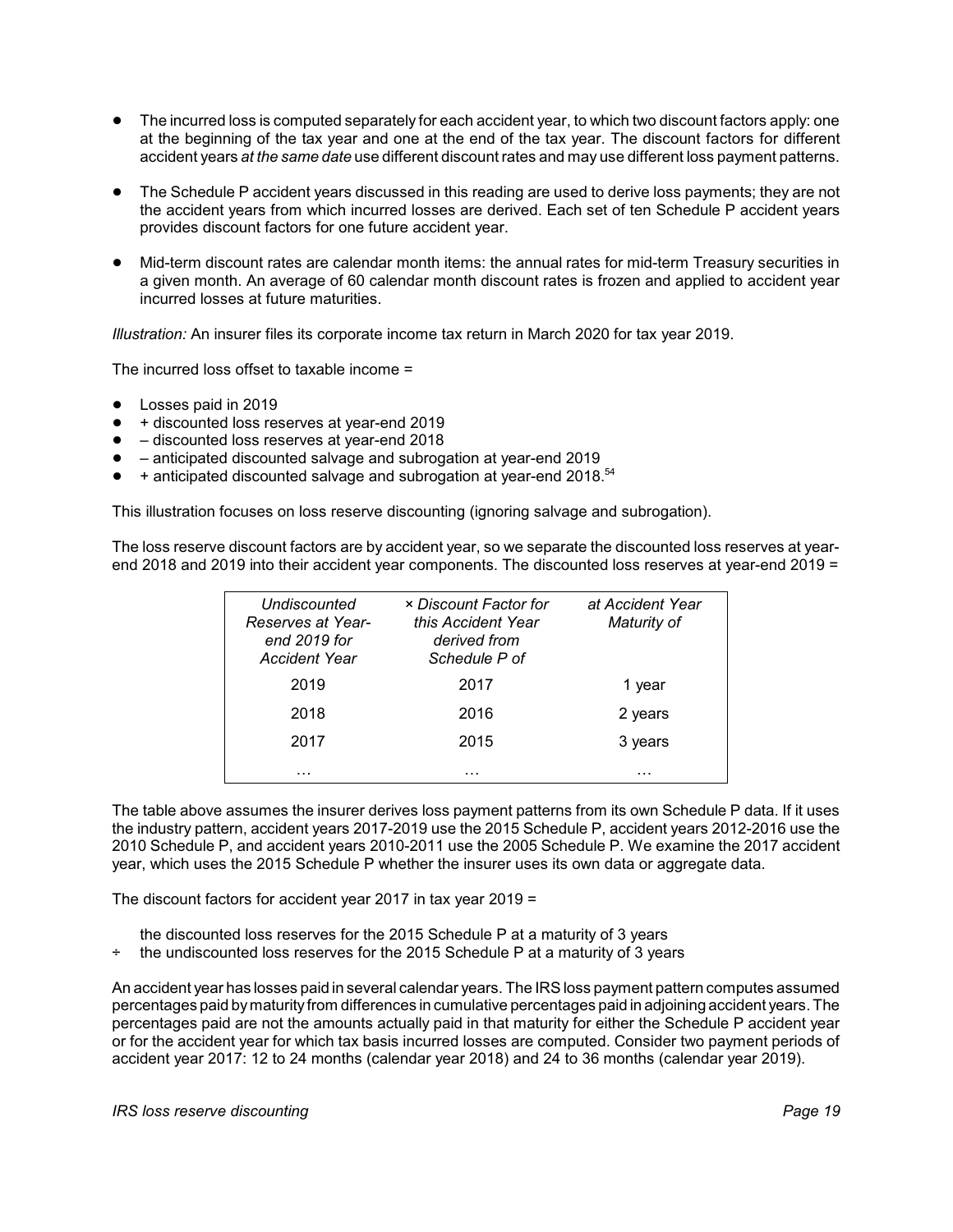The assumed percentage paid for accident year 2017 from 12 to 24 months =

The cumulative percentage paid for accident year 2014 from 0 to 24 months – The cumulative percentage paid for accident year 2015 from 0 to 12 months

The assumed percentage paid for accident year 2017 from 12 to 24 months =

- The cumulative percentage paid for accident year 2013 from 0 to 36 months
- The cumulative percentage paid for accident year 2014 from 0 to 24 months

where all figures above are from the 2015 Schedule P.

The cumulative percentages paid as ratios of cumulative dollars paid to dollars incurred:

The cumulative percentage paid for accident year 2013 from 0 to 36 months =

- The cumulative paid losses for accident year 2013 in the 2015 Schedule P Part 1
- ÷ The incurred losses for accident year 2013 in the 2015 Schedule P Part 1.

The cumulative percentage paid for accident year 2014 from 0 to 24 months =

The cumulative paid losses for accident year 2014 in the 2015 Schedule P Part 1 ÷ The incurred losses for accident year 2014 in the 2015 Schedule P Part 1.

The cumulative percentage paid for accident year 2015 from 0 to 12 months =

The cumulative paid losses for accident year 2015 in the 2015 Schedule P Part 1

÷ The incurred losses for accident year 2015 in the 2015 Schedule P Part 1.

Each accident year in tax year 2019 uses a different discount rate, formed from the 60 month moving average of federal mid-term rates in the five years preceding the accident year. The discount rate and the incremental percentages paid give the ratio of discounted reserves to ultimate losses. Dividing this ratio by the ratio of full value reserves to ultimate losses gives the loss reserve discount factor.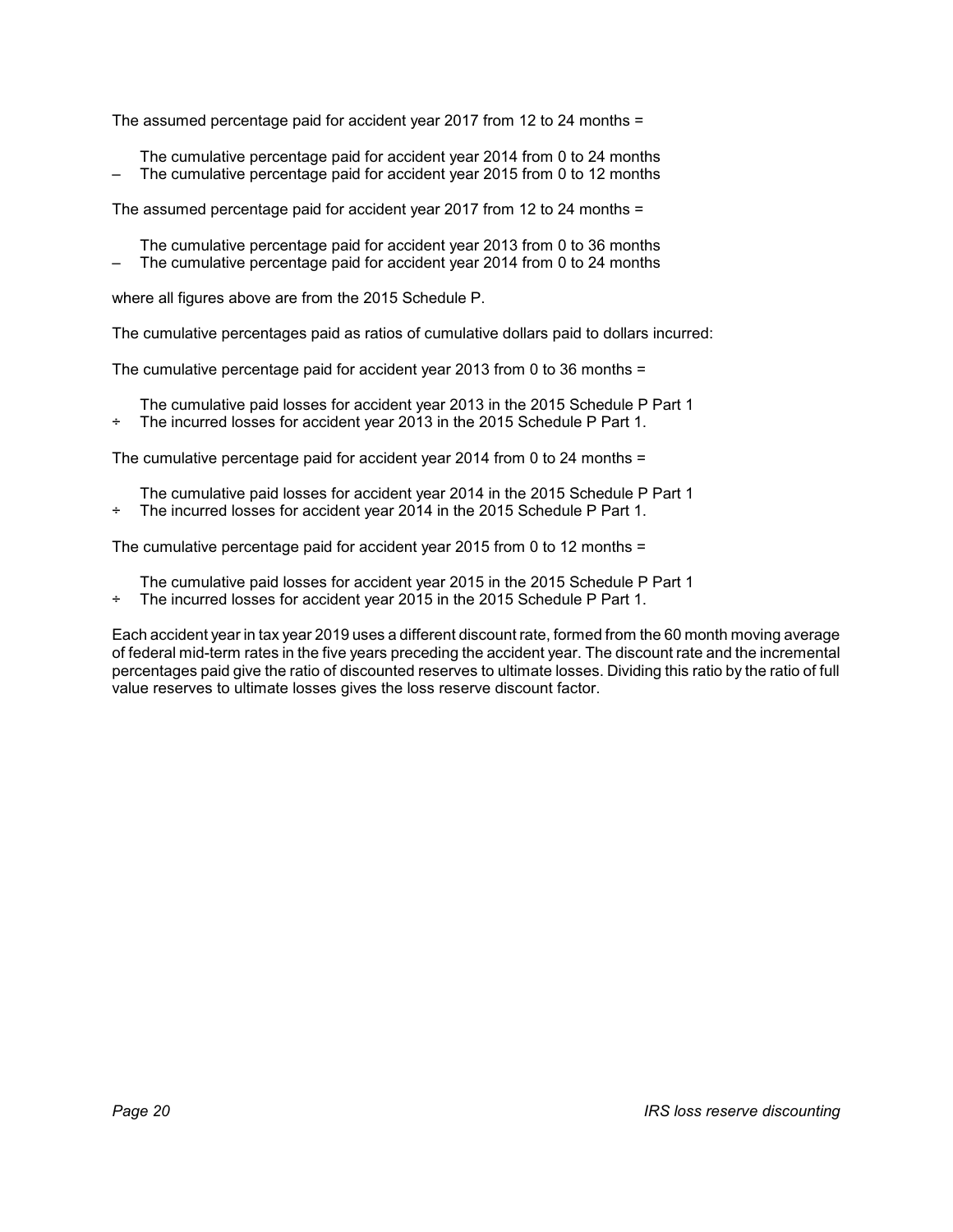## *Loss payment patterns*

Actuaries often assume that loss payment patterns follow exponential decay: the ratio of losses paid in year *t* to losses paid in year *(t-1)* is *P*. With a discount rate of *r* and losses of *Z* paid in year *t*:

The undiscounted losses are  $Z \times \sum_{i=1}^{\infty} P^i$ .

The discounted losses are Z ×  $\sum_{j=1}^{\infty} \left(\frac{P}{1+r}\right)^j$  .

The discount factor (discounted losses divided by undiscounted losses) depends on the decay rate *P* and the interest rate *r*, not on the maturity of the losses.

In practice, loss portfolio size contain a variety of claim types, some fast settling with discount factors close to 100% and some slow settling with lower discount factors. The overall discount factor is a weighted average of the discount factors for each claim type. As claims mature, the faster settling claims leave the portfolio and the slower settling claims remain, so the overall discount factor decreases.

If claims are paid evenly over a fixed period of *N* years, with losses of *Z* paid in year *t*:

The undiscounted losses are Z ×  $\frac{1}{N}\sum_{j=1}^{N-t}P^j$ .

The discounted losses are Z ×  $\frac{1}{N}\sum_{j=1}^{N-t} \left(\frac{P}{1+r}\right)^j$  .

The decay rate P is less than one, and the interest rate r is more than zero, so 1+r is more than one, and  $P/(1+r)$  is less than one. The ratio of discounted loss to undiscounted loss decreases as the maturity lengthens, so as claims approach the payment date, the ratio of discounted loss to undiscounted loss increases. The discount factors increase steadily for the *N* years.

The IRS loss reserve discount factors have these two patterns. At early maturities, the discount factors decrease, reflecting the closure of fast settling claims and increasing percentage of slow settling claims. But the IRS assumes even payments for the tail, so the discount factors increase at late maturities.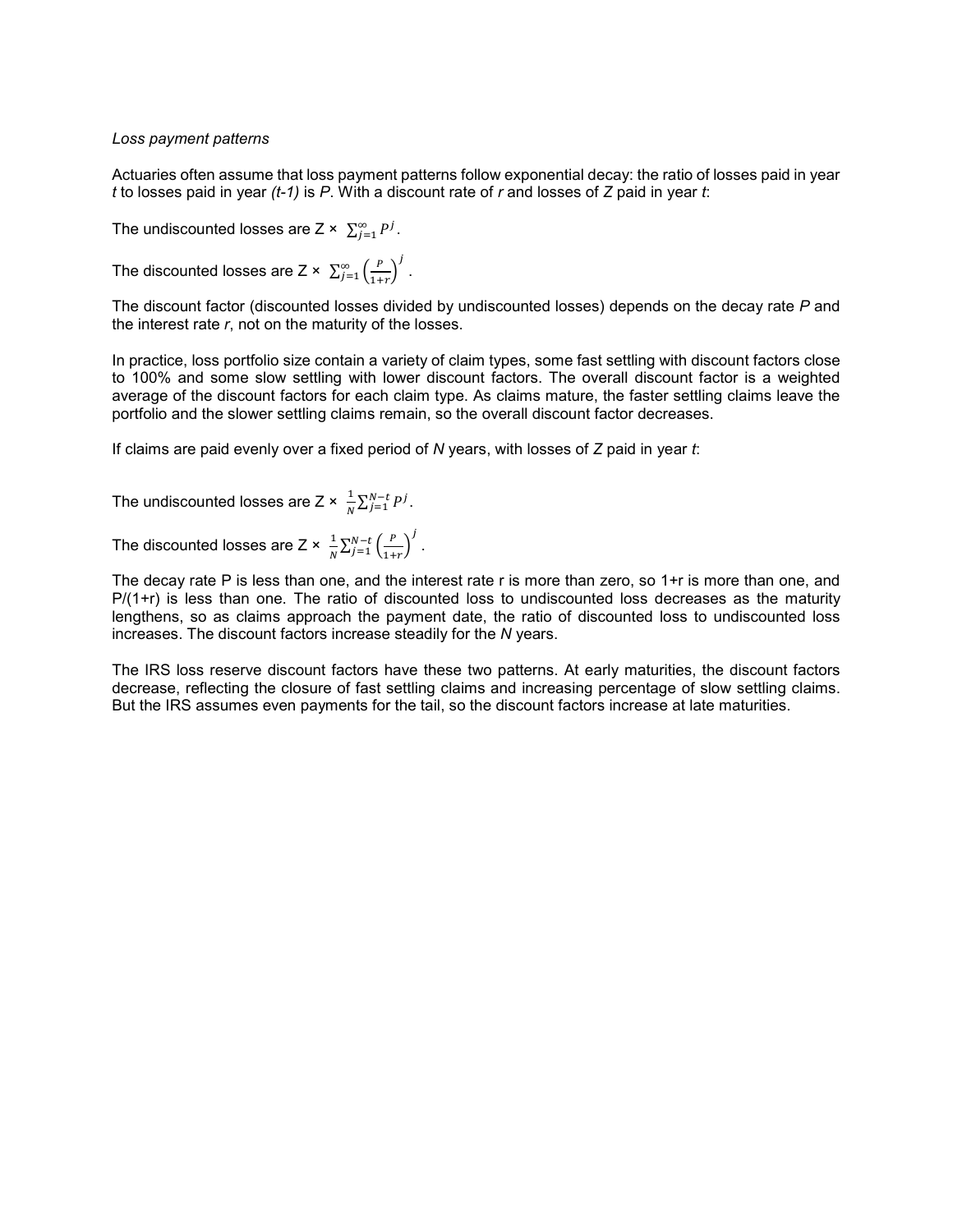# *Glossary*

- ! Accident year for tax computation
	- Taxable income for firms other than insurers is computed from GAAP statements, which show calendar year income, not accident year income. For insurers, taxable income is computed from statutory statements (which also show calendar year income), but the incurred loss offset to taxable income is *not* the calendar year incurred losses in the income statement. Rather, the undiscounted incurred loss is the sum of the changes (from the beginning to the end of the year) in the ten accident years and the prior years row in Schedule P. The discounted incurred loss used for taxable income modifies this sum by applying the appropriate IRS loss reserve discount factor to the 22 figures (10 individual years plus one prior years row, with beginning and end of the year values for each). The accident years to which the IRS loss reserve discount factors are applied are *not* the accident years from which the IRS loss reserve discount factors are computed. Tax basis incurred losses are computed by accident year using two discount factors: one at the beginning of the year and one at the end of the year. Discount factors for different accident years *at the same date* use different discount rates and may use different loss payment patterns
- Discount rate, discount factor, and composite discount factor:
	- $\circ$  A discount rate is an interest rate that measures the present value of a cash flow to be received at a future date. Loss reserve discounting uses annually compounded rates, since financial statements show cash flows at annual intervals. An annually compounded rate  $r_a$  for an N year duration gives the present value of a cash flow C to be received or paid N years from now as C / (1+*r<sub>a</sub>)<sup>N</sup>. The federal* mid-term rate is determined from Treasury securities with semi-annual cash flows. A semi-annually compounded rate  $r_s$  satisfies the relation  $(1 + \frac{1}{2}r_s)^2 = (1 + r_a)$ .
	- $\circ$  A loss reserve discount factor is the ratio of discounted loss reserves to undiscounted loss reserves. Loss reserve discount factors differ by line of business, by accident year, and by maturity.
	- $\circ$  The composite discount factor, which applies to loss reserves in the Schedule P prior years row, is an average of the discount factors in the "extended" portion of the Schedule P computation. The composite discount factor differs by line of business, has a beginning of the year and an end of the year value, and changes each year.
- ! In *determination years* (1992, 1997, …), insurers elect (for that year and to the next four years) to use either discount factors developed by the Treasury, based on aggregate industry data, or discount factors derived from their own data. Patterns derived from the insurer's own data are updated each year; industry patterns are updated only in determination years.
- ! The *federal mid-term rate* (AFR) has three types:
	- Short-term AFRs: yields of U.S. government T-bills with maturities of three years or less.<br>○ Mid-term AFR: vields of U.S. government Treasury notes and bonds with maturities of n
	- Mid-term AFR: yields of U.S. government Treasury notes and bonds with maturities of more than three years and up to nine years.
	- $\circ$  Long-term AFR: yields of U.S. government Treasury bonds with maturities of more than nine years.
	- $\circ$  Mid-term rates for 2016 are (the quarterly and monthly rates equal the semi-annual rates in 2016): Month Annual Semiannual

| Jan.  | 1.81% | 1.80% |
|-------|-------|-------|
| Feb.  | 1.82% | 1.81% |
| March | 1.48% | 1.47% |
| April | 1.45% | 1.44% |
| May   | 1.43% | 1.42% |
| June  | 1.41% | 1.41% |
| July  | 1.43% | 1.42% |
| Aug.  | 1.18% | 1.18% |
| Sept. | 1.22% | 1.22% |
| Oct.  | 1.29% | 1.29% |
| Nov.  | 1.33% | 1.33% |
| Dec.  | 1.47% | 1.46% |
|       |       |       |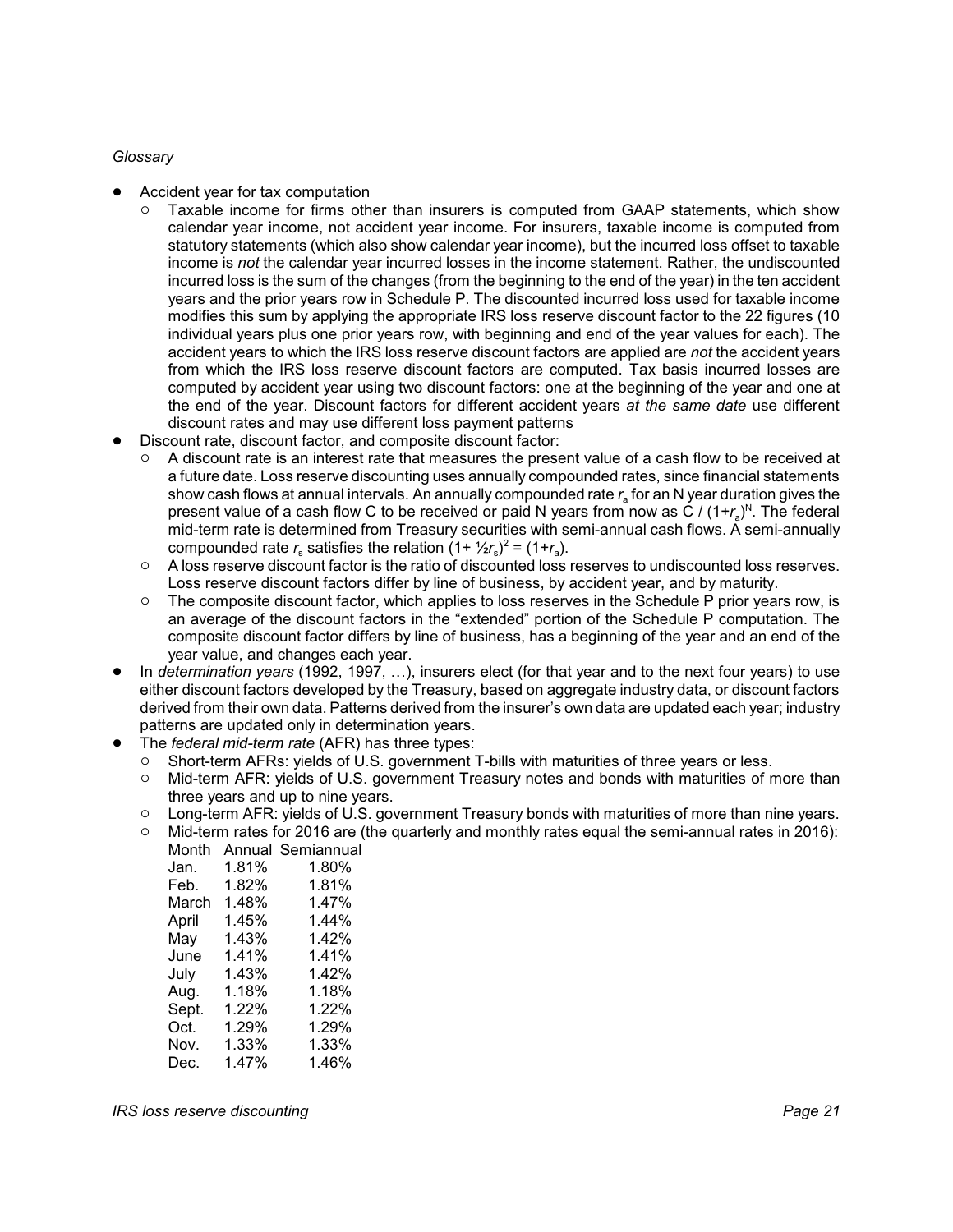- ! *IFRS 4* is the IASB accounting standard for insurance contracts. The most recent exposure draft (ED/2013/7) was issued in June 2013. An updated version, to be renamed IFRS 17 (to be effective in 2021), is scheduled to be issued in 2017. The provisions related to loss reserve are:
	- $\circ$  The loss reserve discount rates should "be consistent with observable current market prices for instruments with cash flows whose characteristics are consistent with those of the insurance contract, in terms of, for example, timing, currency and liquidity." (The IRS loss reserve discount rates are five year averages, not current market rates, and they use a single "mid-term" duration.)
	- $\circ$  The loss reserve risk adjustment "adjusts those future cash flows for the effects of uncertainty about
	- the amount and timing of those cash flows." (The IRS disallows any risk margins or revenue margins.)  $\circ$  To separate underwriting performance from changes in discount rates that unwind over time, insurers should recognize:
		- in profit or loss interest expense determined on an amortised cost basis.
		- in other comprehensive income the difference between the carrying amount of the insurance contract measured using the discount rates that were used to determine that interest expense, and the carrying amount of the insurance contract measured using the current discount rates.
	- $\circ$  (IRS loss reserve discounting has only the amortization of the interest discount, not the reconciliation to current market rates.)
- ! A *reserve margin* is an accounting entry to ensure that the estimated liability supports the actual cash flows.
	- $\circ$  The present value of loss cash flows (at a risk-free rate) will support the actual cash flows about half the time and will be insufficient about half the time. (The actual percentages depend on the shape of the loss distribution.) An insurer may add a reserve margin so that the liability supports the actual cash flows in more scenarios.
	- $\circ$  Solvency II requires a reserve margin that is an allocation of equity. RBC requires a risk margin that is partly an allocation of equity and partly a replacement of the risk margin in undiscounted reserves that is held as a liability.
	- <sup>o</sup> IRS loss reserve discounting includes no risk margin, and reserve margins are not permitted in tax reserves.
- ! A *risk margin* adjusts the present value (at a risk-free rate) of a cash flow to its market value.
	- $\circ$  IFRS 4 determines the present value of loss cash flows at a risk-free rate and adds a risk margin to bring this value to the assumed market value.
	- $\circ$  When the loss is paid, the risk margin is returned to the insurer. But the IFRS 4 risk margin is a liability, like the loss reserve, not an allocation of equity.
- ! *Schedule P accident year*: Schedule P shows ten accident years and a prior years row. The loss reserve discount factors for accident year 20XX are computed from the loss payment pattern in the Schedule P for valuation date 20XX-2, which shows accident years 20XX-11 through 20XX-2.
- ! *Tax law* consists of the Internal Revenue Code (IRC), IRS regulations and revenue procedures, and Tax Court rulings, all of which affect loss reserve discounting:
	- " The *Internal Revenue Code* (legislated by the U.S. Congress) sets the tax law; Section 832 defines insurance company taxable income and Section 846 defines discounted unpaid losses for propertycasualty insurers. Section 846 was new with the 1986 Tax Reform Act.
	- " IRS *revenue procedures* prescribe the salvage discount factors and the industry loss payment patterns and loss reserve discount factors for an accident year. For example, revenue procedure 2015-52 prescribes the loss payment patterns and discount factors for the 2015 accident year, and revenue procedure 2015-54 prescribes the salvage discount factors for the 2015 accident year.
	- $\circ$  Tax court rulings affect whether insurer reserves have excessive margins.
- ! The *tax year* is the period of time covered by a tax return. The 20XX tax year is the calendar year income in the 20XX Annual Statement, modified by the adjustments in the Internal Revenue Code (IRC) – except for the incurred loss deduction, which is an accident year computation (see "accident year for tax computation"). The tax return for the 20XX tax year is filed in March 20XX+1, and the estimated taxes are paid quarterly in 20XX.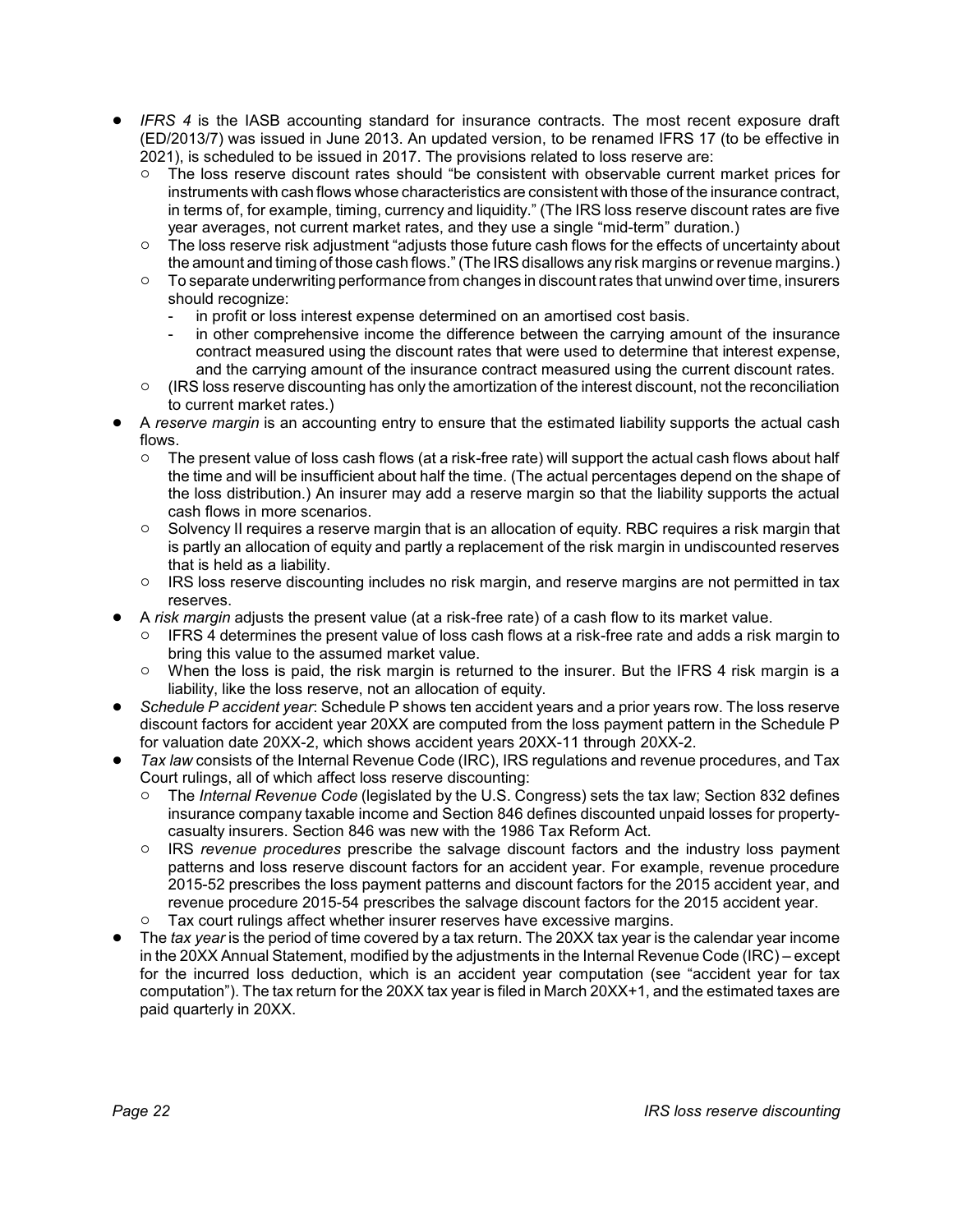| Accident Year (1) | Paid Loss + LAE<br>(2) | Incurred Loss +<br>LAE(3) | Cumulative<br>Paid/Incurred<br>Ratio (4) | Incremental<br>Paid/Incurred Ratio<br>(5) | Undiscounted<br>Percentage Unpaid<br>(6) | <b>Discounted</b><br>Percentage Unpaid<br>(7) | Loss Reserve<br><b>Discount Factor</b><br>(8) |
|-------------------|------------------------|---------------------------|------------------------------------------|-------------------------------------------|------------------------------------------|-----------------------------------------------|-----------------------------------------------|
| $AY + 10$         |                        |                           |                                          | 2.00%                                     | $0.00\%$                                 | $0.00\%$                                      |                                               |
| 2000              | \$270,000              | \$275,500                 | 98.00%                                   | 3.07%                                     | 2.00%                                    | 1.93%                                         | 96.6735%                                      |
| 2001              | \$300,000              | \$316,000                 | 94.94%                                   | 2.98%                                     | 5.06%                                    | 4.77%                                         | 94.1800%                                      |
| 2002              | \$320,000              | \$348,000                 | 91.95%                                   | 3.99%                                     | 8.05%                                    | 7.34%                                         | 91.2271%                                      |
| 2003              | \$340,000              | \$386,500                 | 87.97%                                   | 4.93%                                     | 12.03%                                   | 10.71%                                        | 89.0399%                                      |
| 2004              | \$350,000              | \$421,500                 | 83.04%                                   | 6.03%                                     | 16.96%                                   | 14.78%                                        | 87.1281%                                      |
| 2005              | \$370,000              | \$480,500                 | 77.00%                                   | 7.98%                                     | 23.00%                                   | 19.65%                                        | 85.4281%                                      |
| 2006              | \$380,000              | \$550,500                 | 69.03%                                   | 10.01%                                    | 30.97%                                   | 26.07%                                        | 84.1740%                                      |
| 2007              | \$360,000              | \$610,000                 | 59.02%                                   | 11.02%                                    | 40.98%                                   | 34.04%                                        | 83.0660%                                      |
| 2008              | \$330,000              | \$687,500                 | 48.00%                                   | 13.00%                                    | 52.00%                                   | 42.47%                                        | 81.6659%                                      |
| 2009              | \$200,000              | \$571,500                 | 35.00%                                   | 35.00%                                    | 65.00%                                   | 52.26%                                        | 80.3944%                                      |

Exhibit 10:illustration A Loss Reserve Discount Factors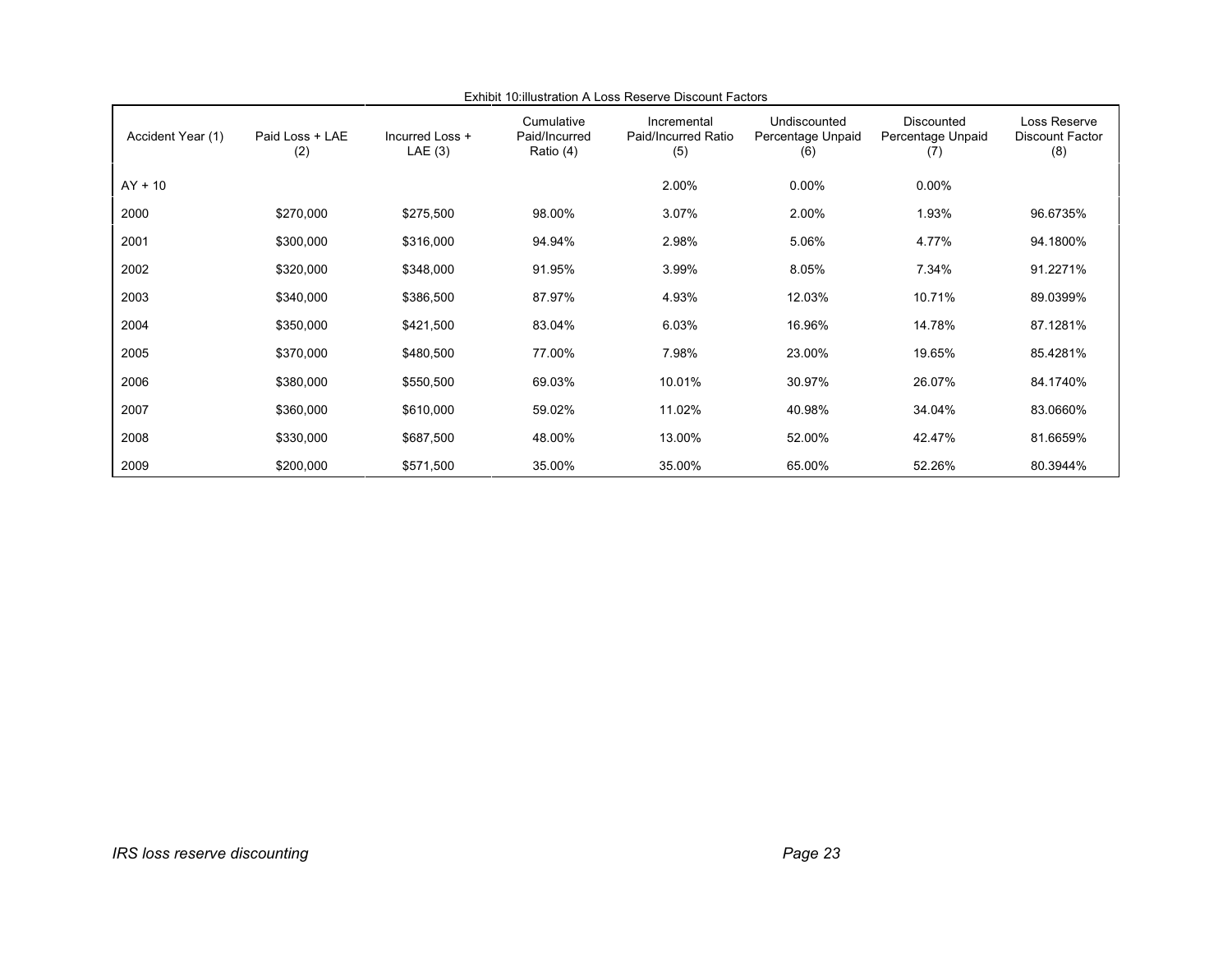| Accident Year (1) | Paid Loss + LAE<br>(2) | Incurred Loss +<br>LAE(3) | Cumulative<br>Paid/Incurred<br>Ratio (4) | Incremental<br>Paid/Incurred Ratio<br>(5) | Undiscounted<br>Percentage Unpaid<br>(6) | Discounted<br>Percentage Unpaid<br>(7) | Loss Reserve<br><b>Discount Factor</b><br>(8) |
|-------------------|------------------------|---------------------------|------------------------------------------|-------------------------------------------|------------------------------------------|----------------------------------------|-----------------------------------------------|
| $AY + 15$         |                        |                           | 100.00%                                  | 3.01%                                     | 0.00%                                    | 0.00%                                  |                                               |
| $AY + 14$         |                        |                           | 96.99%                                   | 1.38%                                     | 3.01%                                    | 2.91%                                  | 96.6736%                                      |
| $AY + 13$         |                        |                           | 95.61%                                   | 1.38%                                     | 4.39%                                    | 4.05%                                  | 92.3385%                                      |
| $AY + 12$         |                        |                           | 94.23%                                   | 1.38%                                     | 5.77%                                    | 5.12%                                  | 88.7803%                                      |
| $AY + 11$         |                        |                           | 92.85%                                   | 1.38%                                     | 7.15%                                    | 6.12%                                  | 85.6177%                                      |
| $AY + 10$         | \$235,000              | \$250,000                 | 91.47%                                   | 1.38%                                     | 8.53%                                    | 7.06%                                  | 82.7122%                                      |
| 2000              | \$50,000               | \$55,500                  | 90.09%                                   | 1.38%                                     | 9.91%                                    | 7.93%                                  | 79.9988%                                      |
| 2001              | \$55,000               | \$62,000                  | 88.71%                                   | 3.00%                                     | 11.29%                                   | 8.74%                                  | 77.4439%                                      |
| 2002              | \$60,000               | \$70,000                  | 85.71%                                   | 4.46%                                     | 14.29%                                   | 11.07%                                 | 77.4718%                                      |
| 2003              | \$65,000               | \$80,000                  | 81.25%                                   | 8.33%                                     | 18.75%                                   | 14.66%                                 | 78.1822%                                      |
| 2004              | \$70,000               | \$96,000                  | 72.92%                                   | 9.81%                                     | 27.08%                                   | 21.76%                                 | 80.3309%                                      |
| 2005              | \$65,000               | \$103,000                 | 63.11%                                   | 10.93%                                    | 36.89%                                   | 29.82%                                 | 80.8185%                                      |
| 2006              | \$60,000               | \$115,000                 | 52.17%                                   | 12.17%                                    | 47.83%                                   | 38.44%                                 | 80.3644%                                      |
| 2007              | \$50,000               | \$125,000                 | 40.00%                                   | 15.00%                                    | 60.00%                                   | 47.69%                                 | 79.4828%                                      |
| 2008              | \$35,000               | \$140,000                 | 25.00%                                   | 16.67%                                    | 75.00%                                   | 59.07%                                 | 78.7611%                                      |
| 2009              | \$15,000               | \$180,000                 | 8.33%                                    | 8.33%                                     | 91.67%                                   | 71.32%                                 | 77.8022%                                      |

*Exhibit 11:Illustration B Loss Reserve Discount Factors*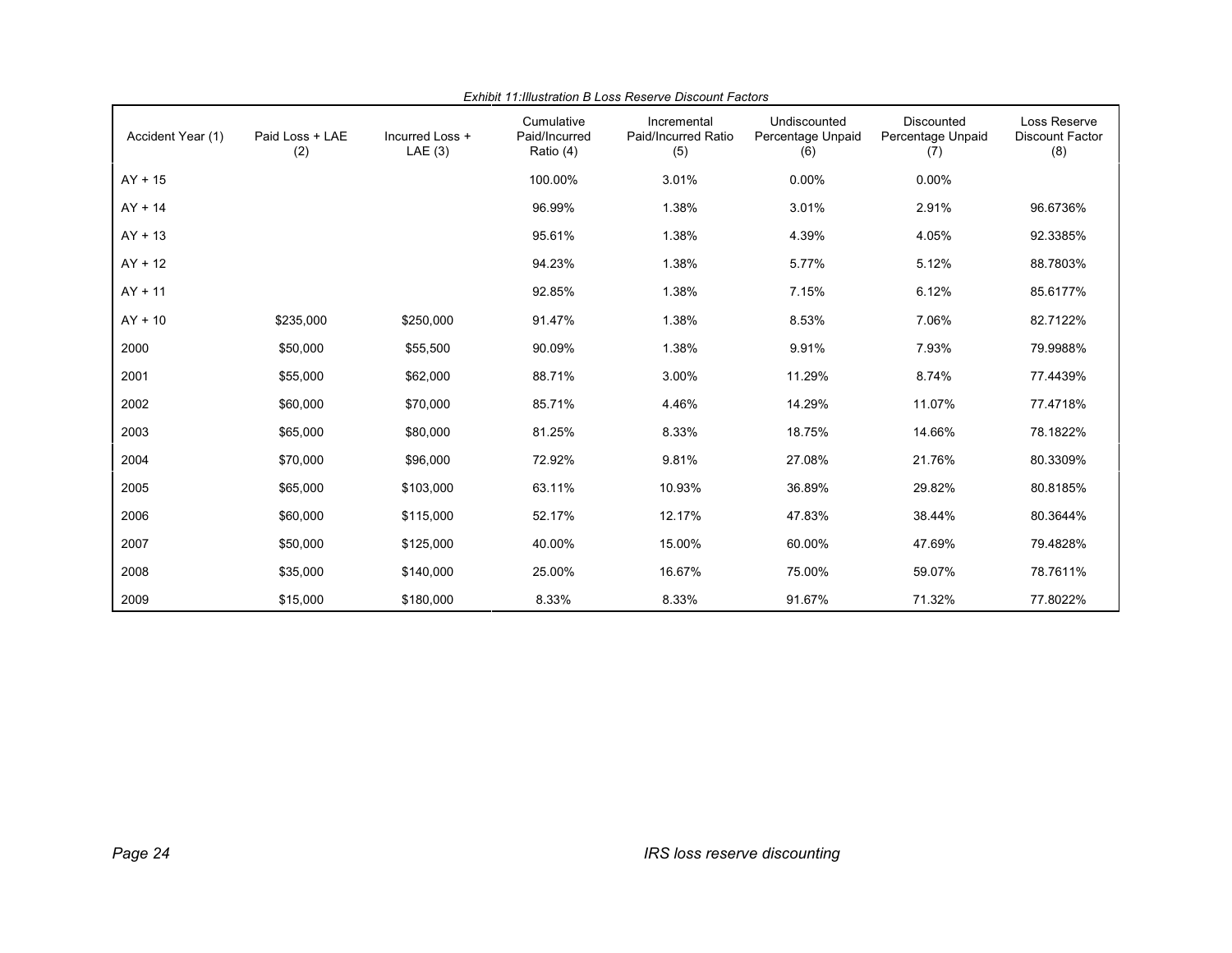| Accident Year (1) | Paid Loss + LAE<br>(2) | Incurred Loss +<br>LAE(3) | Cumulative<br>Paid/Incurred<br>Ratio (4) | Incremental<br>Paid/Incurred Ratio<br>(5) | Undiscounted<br>Percentage Unpaid<br>(6) | Discounted<br>Percentage Unpaid<br>(7) | Loss Reserve<br><b>Discount Factor</b><br>(8) |
|-------------------|------------------------|---------------------------|------------------------------------------|-------------------------------------------|------------------------------------------|----------------------------------------|-----------------------------------------------|
| $AY + 15$         |                        |                           | 100.00%                                  | 3.01%                                     | 0.00%                                    | 0.00%                                  |                                               |
| $AY + 14$         |                        |                           | 96.99%                                   | 1.38%                                     | 3.01%                                    | 2.91%                                  | 96.6736%                                      |
| $AY + 13$         |                        |                           | 95.61%                                   | 1.38%                                     | 4.39%                                    | 4.05%                                  | 92.3385%                                      |
| $AY + 12$         |                        |                           | 94.23%                                   | 1.38%                                     | 5.77%                                    | 5.12%                                  | 88.7803%                                      |
| $AY + 11$         |                        |                           | 92.85%                                   | 1.38%                                     | 7.15%                                    | 6.12%                                  | 85.6177%                                      |
| $AY + 10$         | \$235,000              | \$250,000                 | 91.47%                                   | 1.38%                                     | 8.53%                                    | 7.06%                                  | 82.7122%                                      |
| 2000              | \$50,000               | \$55,500                  | 90.09%                                   | 1.38%                                     | 9.91%                                    | 7.93%                                  | 79.9988%                                      |
| 2001              | \$55,000               | \$62,000                  | 88.71%                                   | $-8.43%$                                  | 11.29%                                   | 8.74%                                  | 77.4439%                                      |
| 2002              | \$68,000               | \$70,000                  | 97.14%                                   | 15.89%                                    | 2.86%                                    | 0.02%                                  | 0.6645%                                       |
| 2003              | \$65,000               | \$80,000                  | 81.25%                                   | 8.33%                                     | 18.75%                                   | 15.38%                                 | 82.0371%                                      |
| 2004              | \$70,000               | \$96,000                  | 72.92%                                   | 9.81%                                     | 27.08%                                   | 22.43%                                 | 82.8251%                                      |
| 2005              | \$65,000               | \$103,000                 | 63.11%                                   | 10.93%                                    | 36.89%                                   | 30.45%                                 | 82.5297%                                      |
| 2006              | \$60,000               | \$115,000                 | 52.17%                                   | 12.17%                                    | 47.83%                                   | 39.03%                                 | 81.5980%                                      |
| 2007              | \$50,000               | \$125,000                 | 40.00%                                   | 15.00%                                    | 60.00%                                   | 48.24%                                 | 80.4018%                                      |
| 2008              | \$35,000               | \$140,000                 | 25.00%                                   | 16.67%                                    | 75.00%                                   | 59.59%                                 | 79.4482%                                      |
| 2009              | \$15,000               | \$180,000                 | 8.33%                                    | 8.33%                                     | 91.67%                                   | 71.80%                                 | 78.3276%                                      |

*Exhibit 12:Other Liability Loss Reserve Discount Factors*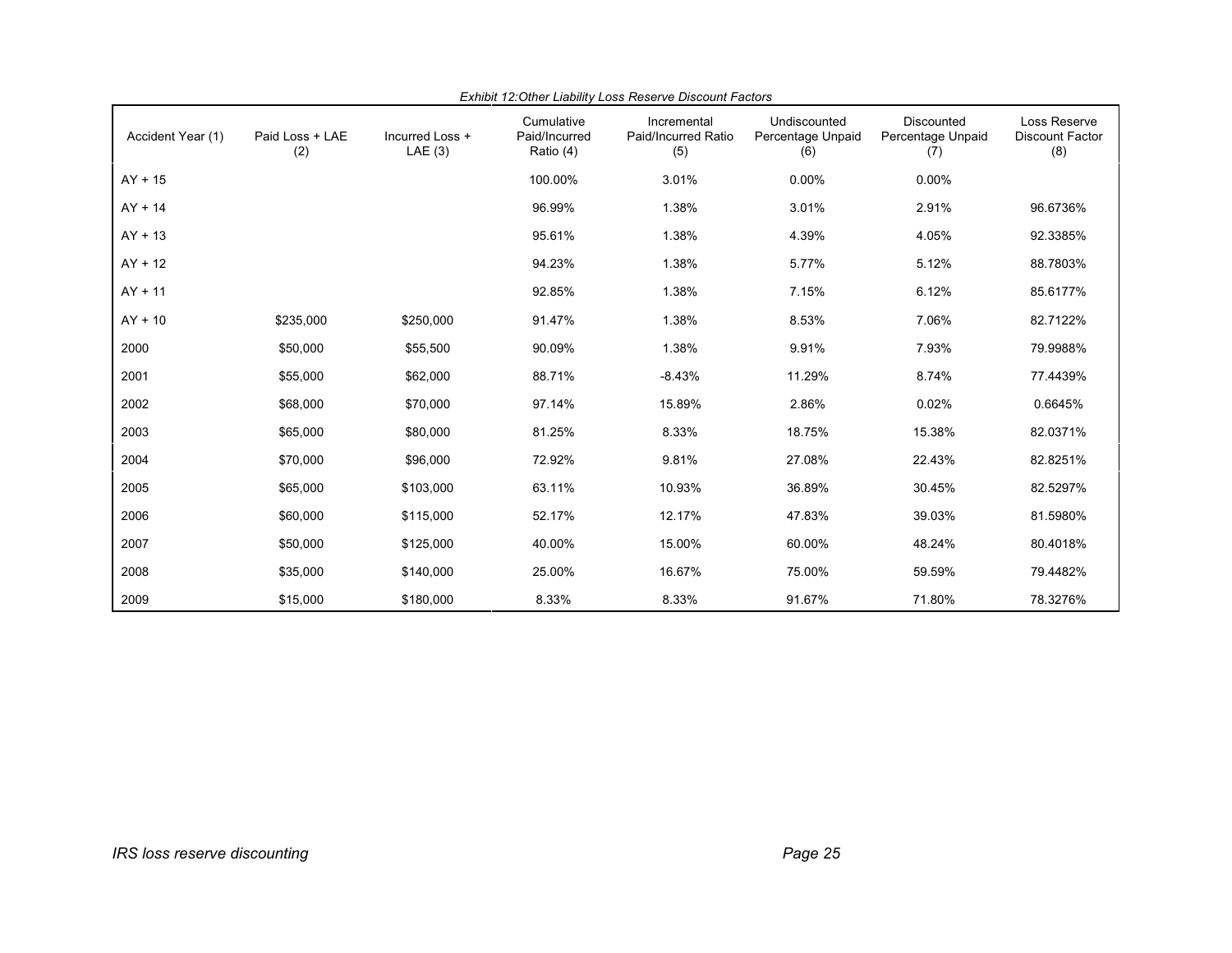| Accident Year (1) | Paid Loss + LAE<br>(2) | Incurred Loss +<br>LAE(3) | Cumulative<br>Paid/Incurred<br>Ratio (4) | Incremental<br>Paid/Incurred Ratio<br>(5) | Undiscounted<br>Percentage Unpaid<br>(6) | Discounted<br>Percentage Unpaid<br>(7) | Loss Reserve<br><b>Discount Factor</b><br>(8) |
|-------------------|------------------------|---------------------------|------------------------------------------|-------------------------------------------|------------------------------------------|----------------------------------------|-----------------------------------------------|
| $AY + 15$         |                        |                           | 100.00%                                  | 3.01%                                     | 0.00%                                    | 0.00%                                  |                                               |
| $AY + 14$         |                        |                           | 96.99%                                   | 1.38%                                     | 3.01%                                    | 2.91%                                  | 96.6736%                                      |
| $AY + 13$         |                        |                           | 95.61%                                   | 1.38%                                     | 4.39%                                    | 4.05%                                  | 92.3385%                                      |
| $AY + 12$         |                        |                           | 94.23%                                   | 1.38%                                     | 5.77%                                    | 5.12%                                  | 88.7803%                                      |
| $AY + 11$         |                        |                           | 92.85%                                   | 1.38%                                     | 7.15%                                    | 6.12%                                  | 85.6177%                                      |
| $AY + 10$         | \$235,000              | \$250,000                 | 91.47%                                   | 1.38%                                     | 8.53%                                    | 7.06%                                  | 82.7122%                                      |
| 2000              | \$50,000               | \$55,500                  | 90.09%                                   | 1.38%                                     | 9.91%                                    | 7.93%                                  | 79.9988%                                      |
| 2001              | \$55,000               | \$62,000                  | 88.71%                                   | $-9.86%$                                  | 11.29%                                   | 8.74%                                  | 77.4439%                                      |
| 2002              | \$69,000               | \$70,000                  | 98.57%                                   | 17.32%                                    | 1.43%                                    | $-1.36%$                               | $-95.3447%$                                   |
| 2003              | \$65,000               | \$80,000                  | 81.25%                                   | 8.33%                                     | 18.75%                                   | 15.47%                                 | 82.5189%                                      |
| 2004              | \$70,000               | \$96,000                  | 72.92%                                   | 9.81%                                     | 27.08%                                   | 22.52%                                 | 83.1368%                                      |
| 2005              | \$65,000               | \$103,000                 | 63.11%                                   | 10.93%                                    | 36.89%                                   | 30.53%                                 | 82.7436%                                      |
| 2006              | \$60,000               | \$115,000                 | 52.17%                                   | 12.17%                                    | 47.83%                                   | 39.10%                                 | 81.7523%                                      |
| 2007              | \$50,000               | \$125,000                 | 40.00%                                   | 15.00%                                    | 60.00%                                   | 48.31%                                 | 80.5167%                                      |
| 2008              | \$35,000               | \$140,000                 | 25.00%                                   | 16.67%                                    | 75.00%                                   | 59.65%                                 | 79.5341%                                      |
| 2009              | \$15,000               | \$180,000                 | 8.33%                                    | 8.33%                                     | 91.67%                                   | 71.86%                                 | 78.3932%                                      |

*Exhibit 13: Other Liability Loss Reserve Discount Factors*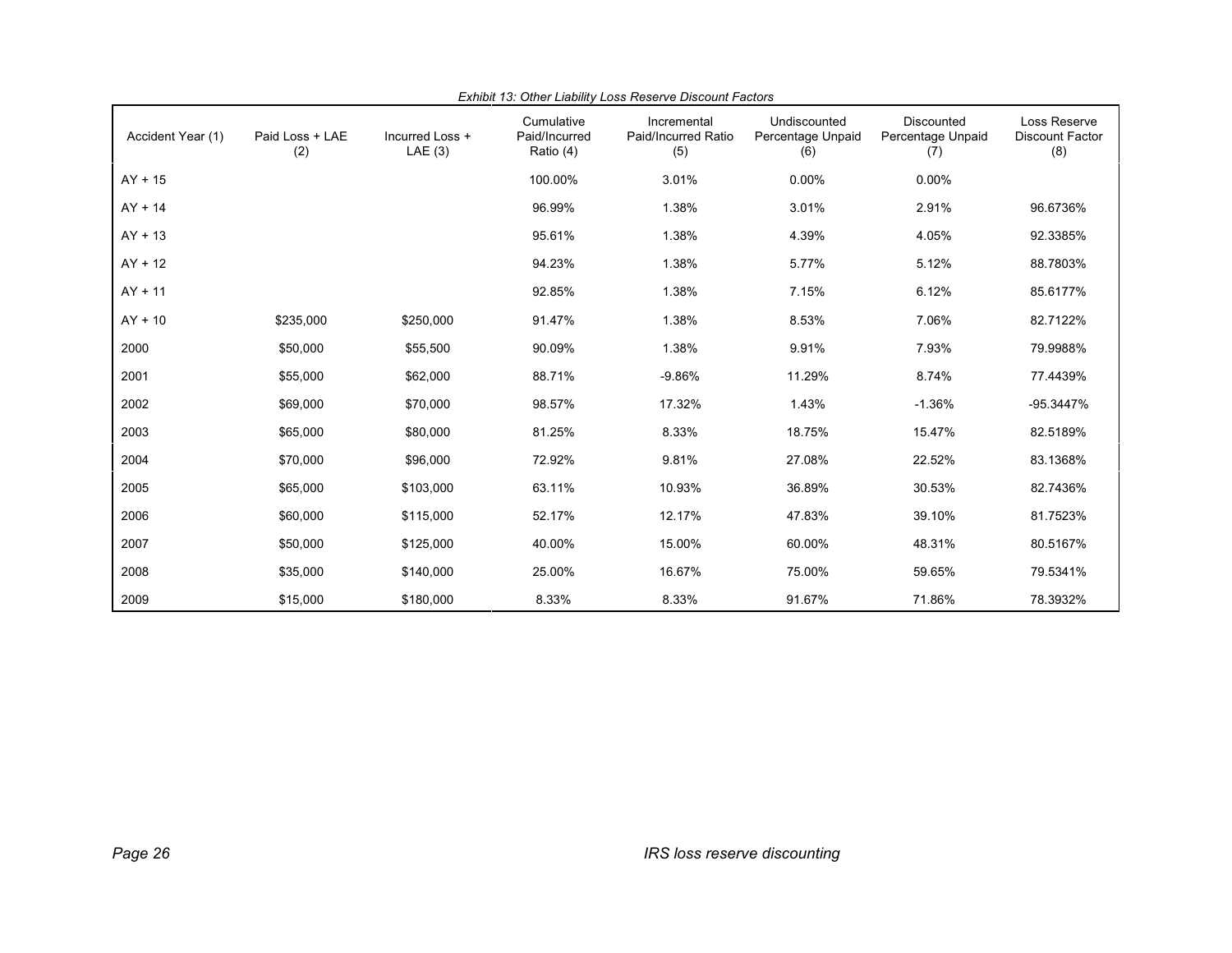#### Endnotes:

<sup>1</sup> Tax basis loss adjustment expenses (LAE) are reported on a paid basis since unpaid losses include any unpaid LAE; see IRC §846(f)(2): "The term 'unpaid losses' includes any unpaid loss adjustment expenses shown on the annual statement."

The offsetting is exact if the company holds fully discounted reserves (with disclosure), the IRS discount rate equals the investment yield, and the IRS loss payment pattern equals the liquidation pattern of the losses.

When the Tax Reform Act was passed, some insurers said they were pre-paying federal income taxes on underwriting income. The modern perspective is that before 1986, the IRS paid part of the loss created by statutory accounting; after 1986, the IRS taxes the economic income.

This illustration is not exact, since underwriting income during the policy year is based on written premium and expenses, not on discounted incurred losses, and insurers pay tax on investment income. In addition, insurance markets are competitive, so the tax refund from the IRS lowered premium rates and was received by policyholders, not by insurers.

U.S. GAAP has issued a similar exposure draft on insurance contracts, though its implementation is uncertain.

The IFRS 4 risk margin are illiquidity premium do not reflect mainstream financial theory. But financial economists do not agree on how risk and liquidity affect market values.

IFRS 17, the revised version of IFRS 4, is scheduled to be issued in 2018 and should become effective about two years after the final version is complete. The FASB initially worked with the IASB on IFRS 4 but then issued its won exposure draft on insurance contracts, which is now in abeyance. The NAIC once considered revising statutory accounting to conform more closely with IFRS 4, but no longer intends to change.

<sup>8</sup> The actual tax procedure assumes mid-year payments and a longer loss payment pattern.

See section 846(b)(2) of the Internal Revenue Code: "Adjustment If Losses Discounted on Annual Statement: If the amount of unpaid losses shown in the annual statement is determined on a discounted basis, and *the extent to which the losses were discounted can be determined on the basis of information disclosed on or with the annual statement*, the amount of the unpaid losses shall be determined without regard to any reduction attributable to such discounting." The disclosure of *non-tabular* discounts by accident year and line of business is provided in columns 34 (losses) and 35 (loss adjustment expenses) of Schedule P, Part 1. The disclosure of *tabular* discounts is shown in note 28 (in the 2001 AnnualStatement) to the financial statements, "Discounting of Liabilities for Unpaid Losses or Unpaid Loss Adjustment Expenses."

See the Internal Revenue Code §846(a)(3): "In no event shall the amount of the discounted unpaid losses with respect to any line of business attributable to any accident year exceed the aggregate amount of unpaid losses with respect to such line of business for such accident year included on the annual statement."

Statutory accounting allows only limited discounting: tabular discounts and exceptional cases of nontabular discounts. For tabular discounts, most insurers use conservative interest rates, such as 3.5% or 4% *per annum*. For non-tabular discounts, the discount rate for statutory accounting is rarely greater than that used for IRS discounting, since the discount rate must be disclosed in the notes to the financial statements and SSAP #65, "Property and Casualty Contracts," ¶12, requires a 150 basis point margin.

<sup>12</sup> A company with negative reserves (from anticipated salvage and subrogation or expected reinsurance recoverables) in an accident year would also face the limitation, since discounting the reserve makes it less negative and raises its dollar value.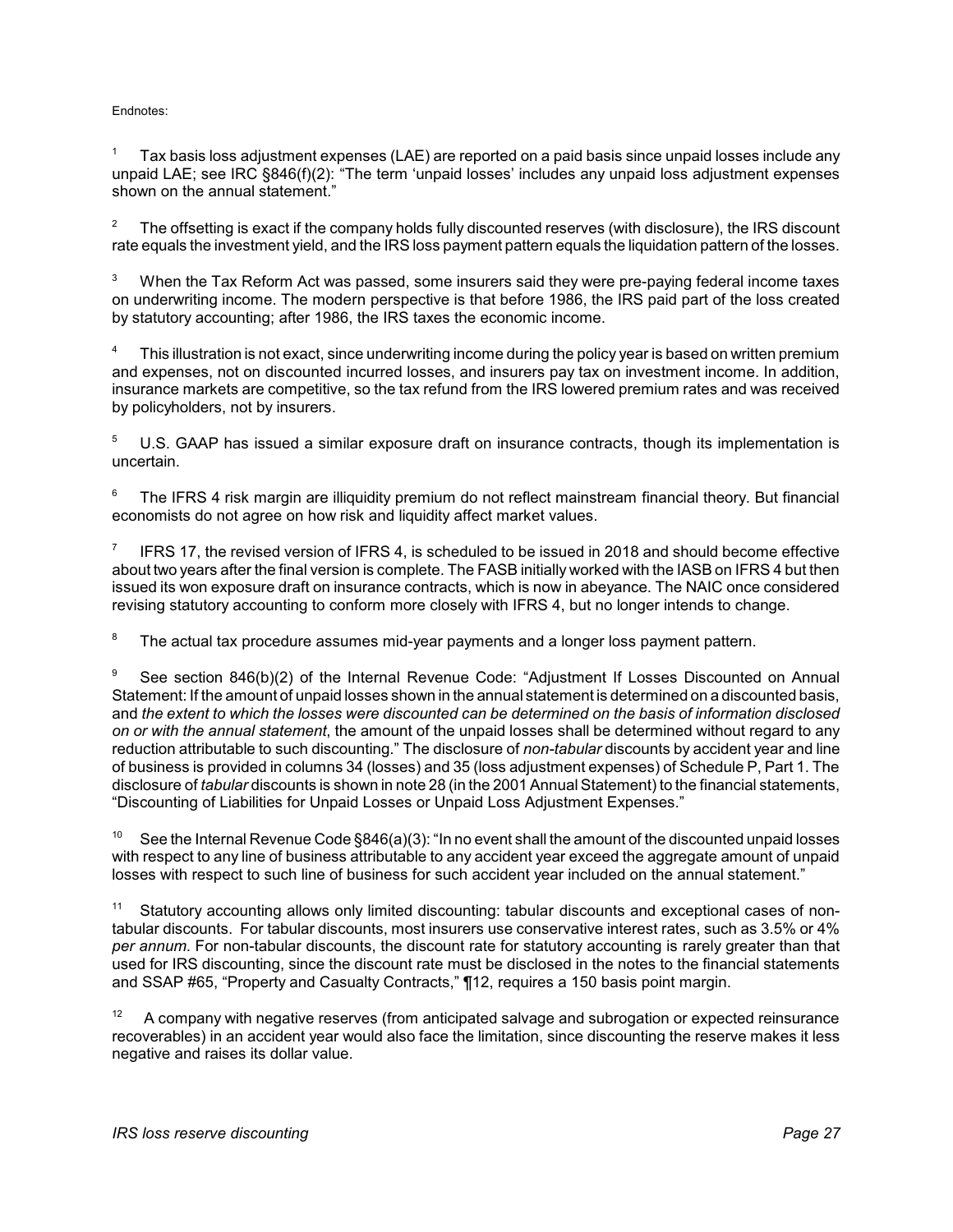$13$  In practice, discount rates vary by characteristics of the bond, so this valuation method is not exact.

<sup>14</sup> IFRS 4 [IFRS 17] uses a risk margin that reflects the insurer's risk aversion and the uncertainty of losses and allows insurers to adjust the discount rate for liquidityof the losses. The risk margin and illiquidity premium do not reflect the mainstream financial perspective on fair value.

 $15$  The IASB and the FASB say that fair values are exit prices, determined at the measurement date, not entry prices, determined at the purchase or incurral date.

 $16$  In contrast, book values for fixed assets in traditional GAAP do not change when interest rates change.

<sup>17</sup> The bond type depends on a contractual cash flow test (whether the cash flows consist of principal and interest only) and a business model assessment (whether the bond is held to collect contractual cash flows or whether it might be sold).

 $18$  Traded assets have market values. Loss reserves have fair values, not market values, but the fair values estimate what the market value would be if a market existed. Economic value means market value if it exists or fair value if no market value exists.

 $19$  Average interest rates over several years were once used to smooth temporary fluctuations. Most financial economists believe that these averages are poorer predictors of future rates.

The average loss date in an accident year is the middle of the year. For policies with annual terms, the premium writing date is generally half a year before the average loss date, so the rate an the beginning of the accident year reflects the implicit interest rate on bonds bought with the policy premium.

<sup>21</sup> See section 846(c)(2) of the Internal Revenue Code: "Determination of Annual Rate: The annual rate determined … for any calendar year shall be a rate equal to the average of the applicable Federal mid-term rates (as defined in section 1274(d) but based on annual compounding) effective as of the beginning of each of the calendar months in the test period. The test period is the most recent 60-calendar-month period ending before the beginning of the calendar year for which the determination is made."

The federal mid-term rates are bond equivalent yields, since bond coupons are paid semi-annually in the United States. (A bond equivalent yield is a yield with semi-annual compounding.) The IRS loss reserve discounting procedure uses annual compounding, since it assumes that losses are paid in mid-year (i.e., once a year). The bond equivalent yields are converted to effective annual yields before averaging, using the formula  $r_a = (1 + r_s/2)^2 - 1$ , where  $r_a$  is the effective annual yield and  $r_s$  is the bond equivalent yield with semiannual compounding. If the bond yield is 8% per annum, the effective annual rate is  $(1 + 0.08/2)^2 - 1 = 8.16\%$ .

The Treasury now promulgates federal mid-term rates with four types of compounding: annual, semi-annual, quarterly, and monthly. At December 1, 2016, these rates were: annual = 1.47%; semi-annual, quarterly, and monthly =  $1.46\%$ .

<sup>22</sup> The yield among mid-term securities varies with the remaining maturity, in accordance with the term structure of interest rates. More recently issued securities tend to have slightly lower yields, since they have higher demand. The Secretary of the Treasury selects an appropriate average rate.

<sup>23</sup> The difference between IRS discounted losses and IFRS 4 discounted losses also depends on the risk margin and the illiquidity premium in the interest rates, the duration of the losses, Treasury bond rates vs. other measures of the risk-free rate, and the actuarial loss payment patterns vs the IRS patterns.

<sup>24</sup> Combined factors are used for the Schedule P Lines of Homeowners-Farmowners, Commercial Multi-Peril, and Special Liability.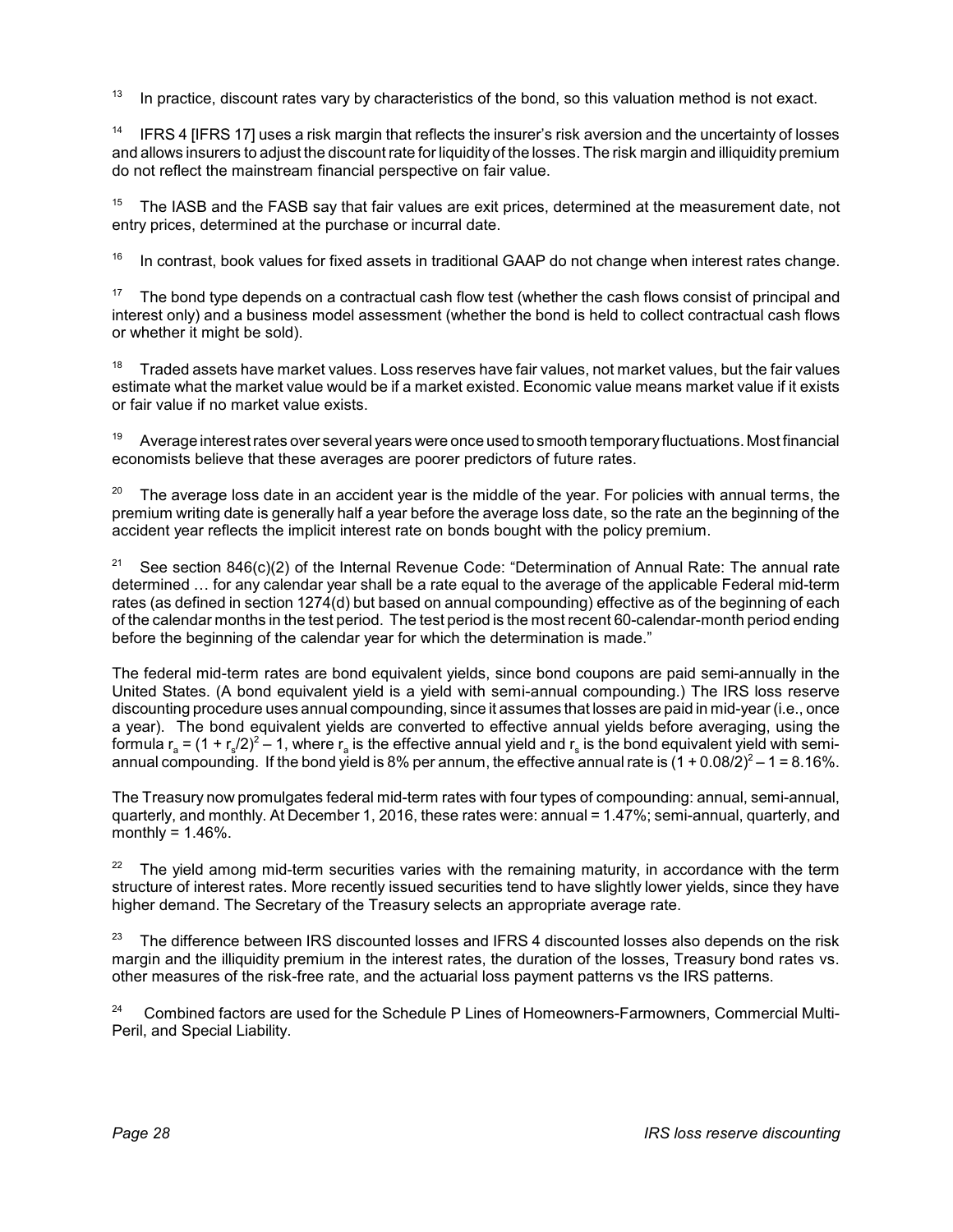$25$  This slows down the payment schedule somewhat, reducing the discounted loss reserves and the offset to taxable income, and raising taxable income and the tax liability. The error is not large, and it is offset by other characteristics of the IRS procedure which speed up the payment schedule. On the whole, the IRS loss reserve discount factors are not materially biased.

Further below we show the standard actuarial method of estimating loss payment patterns; here we focus on the IRS method to derive the loss reserve discount factors.

 $27$  The percentage of 2009 losses paid in 2010 can be derived from the 2010 Schedule P, which is not yet available at year-end 2010.

 $28$  If the projected percentages of reserves paid in future years do not sum to 100%, the percentages are normalized. If claims settled more quickly in the most recent calendar year, the total of the percentages is more than 100%; if claims settled less quickly in the most recent calendar year, the total is less than 100%.

<sup>29</sup> Schedule P, Part 1, includes all loss adjustment expenses; Part 3 has only defense and cost containment. See section 846(f)(2) of the Internal Revenue Code: *The term "unpaid losses" includes any unpaid loss adjustment expenses shown on the annual statement.* In addition, Part 1 is audited; Part 3 is not audited.

 $30$  For actuarial discount factors, one would use estimated ultimate losses.

<sup>31</sup> The figures in row 4 sum to 89.1%. This is the ratio of cumulative paid losses to incurred losses for accident year 20X0, the oldest accident year shown in Part 1.

<sup>32</sup> The  $n^{th}$  year here means the  $n^{th}$  year working backwards from the current valuation date. We estimate the amounts to be paid in future calendar years by looking at old accident years. The difference in the cumulative percentages paid between the n<sup>th</sup> and (n+1)<sup>rst</sup> past Schedule P accident years is the percentage assumed to be paid between the end of the n<sup>th</sup> and the  $(n+1)$ <sup>rst</sup> calendar years from inception of the accident year to which the factors apply. The n<sup>th</sup> accident year working backwards from the most recent Schedule P accident year corresponds to the  $n<sup>th</sup>$  calendar year working forwards from the current tax year.

The assumption that all losses are paid at mid-year is a proxy for an even distribution of loss payments during the year. In fact, losses are incurred (on average) at mid-year, but claim reporting lags and the time needed to investigate and set up files cause the average payment date to be later than the middle of the year, particularly for the first year or two following the accident year.

See the Internal Revenue Code §§ 846(d)(3)(C) and (D), "Special rule for certain long-tail lines": In the case of any long-tail line of business, the period taken into account shall be extended (but not by more than 5 years), and the amount of losses which would have been treated as paid in the 10th year after the accident year shall be treated as paid in such 10th year and each subsequent year in an amount equal to the amount of the losses treated as paid in the 9th year after the accident year (or, if lesser, the portion of the unpaid losses not theretofore taken into account). To the extent such unpaid losses have not been treated as paid before the last year of the extension, they shall be treated as paid in such last year. The term "long-tail line of business" means any line of business if the amount of losses which would be treated as paid in the 10th year after the accident year exceeds the losses treated as paid in the 9th year after the accident year.

 $35$  See McClenahan [1975], Butsic [1981], and Sherman [19\*\*].

 $36$  The formulas below assume two claims types (slow and fast-paying). In practice, claims fall along a range of very fast paying to very slow paying, with the same effect on the loss payment pattern.

<sup>37</sup> Negative loss payments can result from unanticipated salvage and subrogation (or a failure to accrue anticipated salvage and subrogation) or from unanticipated reinsurance recoverables (or a failure to accrue anticipated reinsurance recoverable). Loss payments are net of anticipated reinsurance and anticipated salvage and subrogation, even if the recoverable has not yet been received. Net paid losses in Schedule P means direct plus assumed paid losses minus ceded paid losses. This means the direct plus assumed losses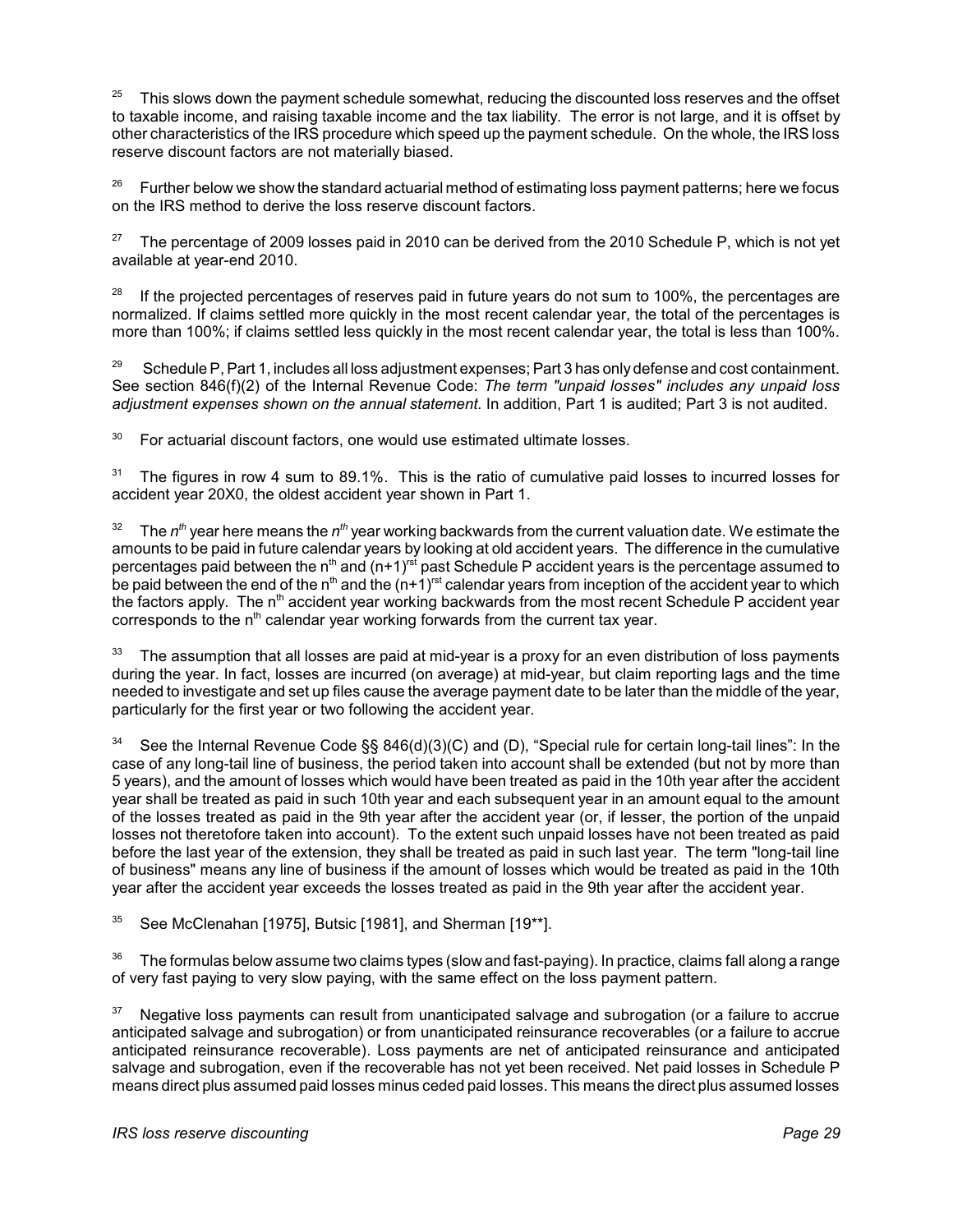paid minus the reinsurance recoverables *received or expected* on these loss payments. See SSAP No. 53, "Property-Casualty Contracts – Premiums," and SSAP No. 62, "Property and Casualty Reinsurance," not the direct plus assumed losses paid minus the reinsurance recoverables actually received. If the insurer does not anticipate a recoverable but receives unexpected reinsurance or salvage and subrogation in a later year, the recovery is a negative paid loss.

See the Internal Revenue Code §846(d)(3)(G): "If the amount of the losses treated as paid in the 9th year after the accident year is zero or a negative amount, subparagraphs (C)(ii) and (D) shall be applied by substituting the average of the losses treated as paid in the 7th, 8th, and 9th years after the accident year for the losses treated as paid in the 9th year after the accident year." The cap for the years subsequent to the tenth year is changed, but the negative assumed payment for the tenth year remains.

If the average of the three oldest accident years is still negative, the average of the four oldest years is used; if this average is still negative, the average of the five oldest years is used. One continues in this fashion until one comes to the average of ten years, which must be positive.

 $40$  For industry data, the same loss payment pattern is used for five accident years; for company data, the loss payment pattern differs for each accident year. Different discount rates are used for each accident year regardless of industry vs company data.

<sup>41</sup> Each discount factor is the ratio of discounted reserves to undiscounted reserves for a given accident year at a given valuation date. For instance, the accident year 2010 discount factor at the tenth maturity is the discounted reserves for accident year 2010 at 12/31/2020 divided by the undiscounted reserves for accident year 2010 at 12/31/2020. This discount factor is computed in 2010, not in 2020.

 $42$  Weighting the discount factors by the percentage of incurred losses by accident year in the prior years row is more accurate and was permitted before 1988, but the distribution of the prior years row reserves by accident year is not shown. The composite discount factor approach was introduced in 1988 as an alternative to accident year weights. See Treasury Notice 88-100, §V, which explains the computation of the composite discount factor shown here. The IRS aggregate discount factors shows two options for the prior years row: one factor for all prior years or five factors, with the factor for the oldest year also used for preceding years.

See IRC  $§846$  (e)(2)(C): "An election ... with respect to any determination year shall be made on the taxpayer's return for the taxable year in which … the determination year ends."

See IRC  $§846(e)(2)(B)$ : "an election ... shall apply to accident years ending with the determination year and to each of the 4 succeeding accident years."

<sup>45</sup> If the insurer uses its own data, the payment pattern for accident year 20XX is computed from the Schedule P for 20XX-2, which is the last Schedule P filed before the beginning of accident year 20XX.

See IRC §846(e)(3): "No election ... shall apply to any international or reinsurance line of business"; see also §846(d)(3)(E).

See IRC §846(e)(4)(B): "an election under this subsection applies to all lines of business of the taxpayer," and 2001FED 26,330C, §1.846-2, Election by taxpayer to use its own historical loss payment pattern: "A taxpayer making the election must use its own historical loss payment pattern in discounting unpaid losses for each line of business that is an eligible line of business in that determination year."

<sup>48</sup> Reserving actuaries should keep work-papers showing reserve indications with risk margin or reserve margin. An actuary who believes the insurer might book a higher reserve would do well to provide a range of indications, so that the IRS does not assume the insurer has added a reserve margin.